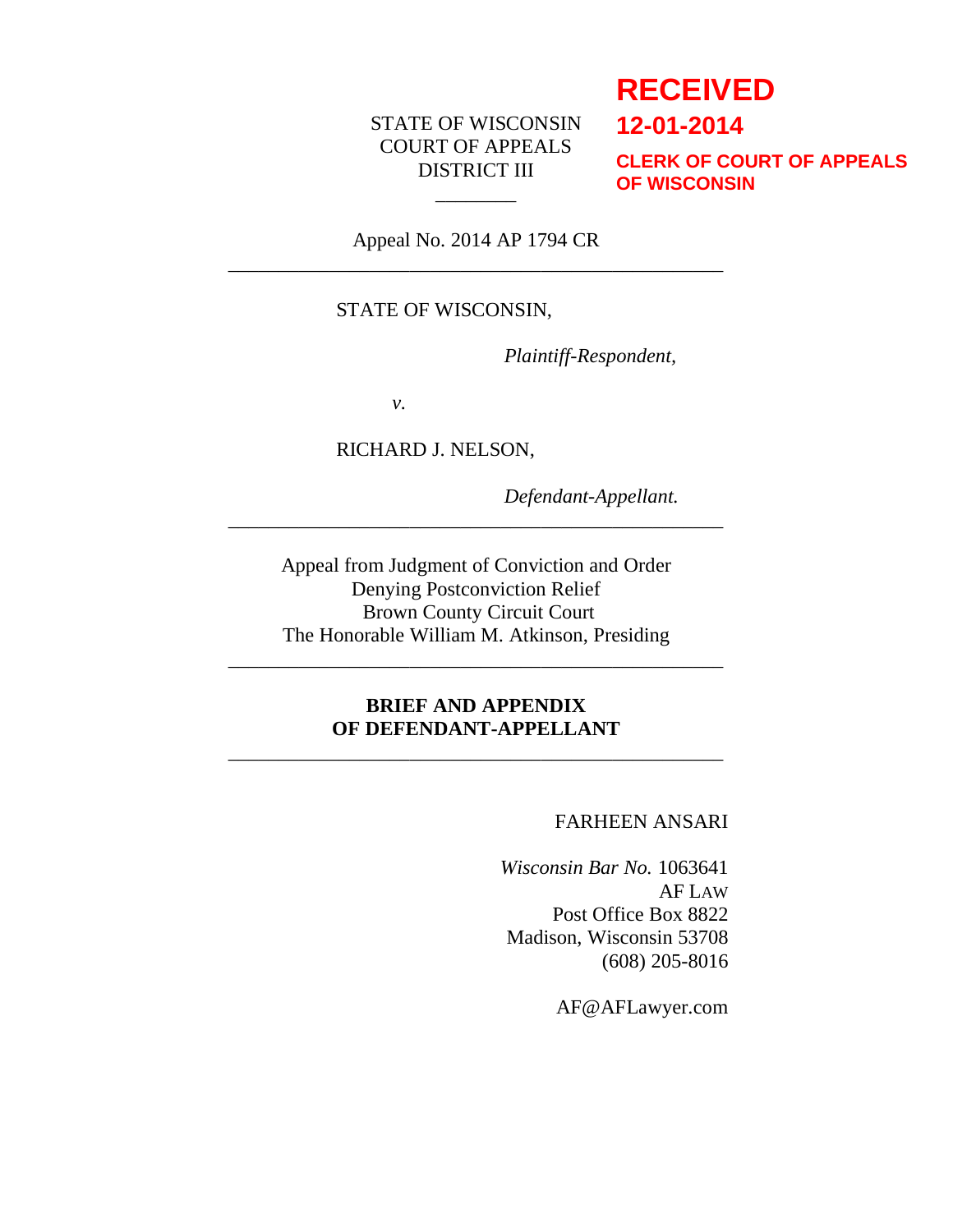# **TABLE OF CONTENTS**

| STATEMENT ON ORAL ARGUMENT                                                                                                                                                                                                                                           |
|----------------------------------------------------------------------------------------------------------------------------------------------------------------------------------------------------------------------------------------------------------------------|
|                                                                                                                                                                                                                                                                      |
|                                                                                                                                                                                                                                                                      |
| <b>STATEMENT OF FACTS</b>                                                                                                                                                                                                                                            |
|                                                                                                                                                                                                                                                                      |
| The circuit court erroneously exercised its<br>discretion in requiring Nelson to pay for the<br>emergency room bills because Nelson's<br>criminal activity under his conviction was<br>not a substantial factor in causing the<br>injuries that were examined in the |
|                                                                                                                                                                                                                                                                      |
|                                                                                                                                                                                                                                                                      |
|                                                                                                                                                                                                                                                                      |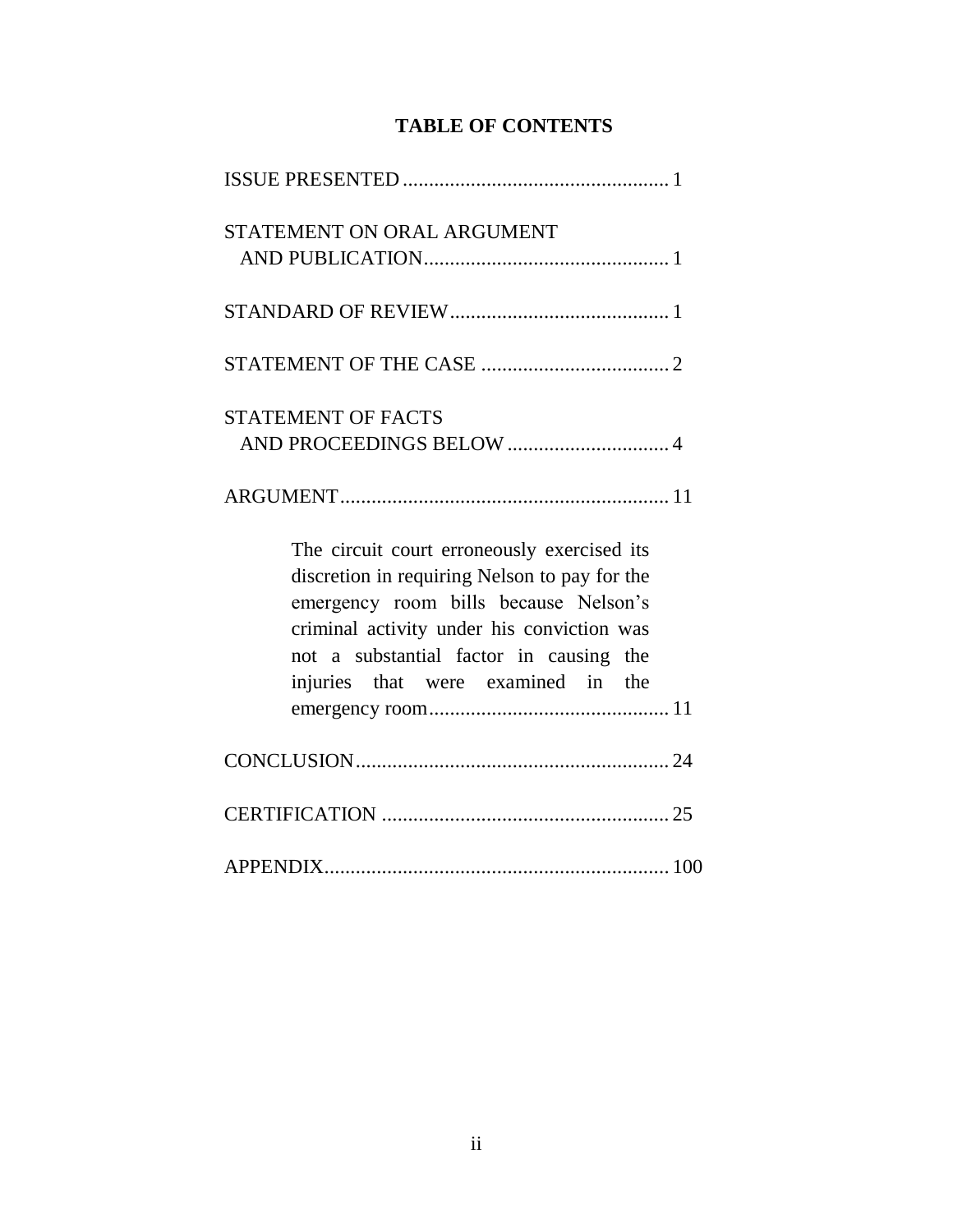# **TABLE OF AUTHORITIES**

# **CASES**

| 2000 WI App 172, 238 Wis.2d 380, 617 N.W.2d 188  |  |
|--------------------------------------------------|--|
|                                                  |  |
| 203 Wis. 2d 43, 553 N.W.2d 265 (Ct. App. 1996)   |  |
|                                                  |  |
| 2000 WI App. 87, 234 Wis. 2d 261, 610 N.W.2d 147 |  |
|                                                  |  |
| 2012 WI App 103, 344 Wis. 2d 220, 822 N.W.2d 500 |  |
|                                                  |  |
| 2006 WI App 86, 293 Wis. 2d 322, 716 N.W.2d 526  |  |
|                                                  |  |
| 2002 WI App 166, 256 Wis. 2d 871, 649 N.W.2d 284 |  |
|                                                  |  |
| 2008 WI App 185, 314 Wis. 2d 764, 762 N.W.2d 431 |  |
|                                                  |  |
| 230 Wis. 2d 324, 602 N.W.2d 104 (Ct. App. 1999)  |  |
|                                                  |  |
| 205 Wis. 2d 620, 556 N.W.2d 140, (Ct. App. 1996) |  |

# **STATUTES**

|--|--|--|--|--|--|--|

Wis. Stat. § 947.01(1), Disorderly Conduct.................. 2, 13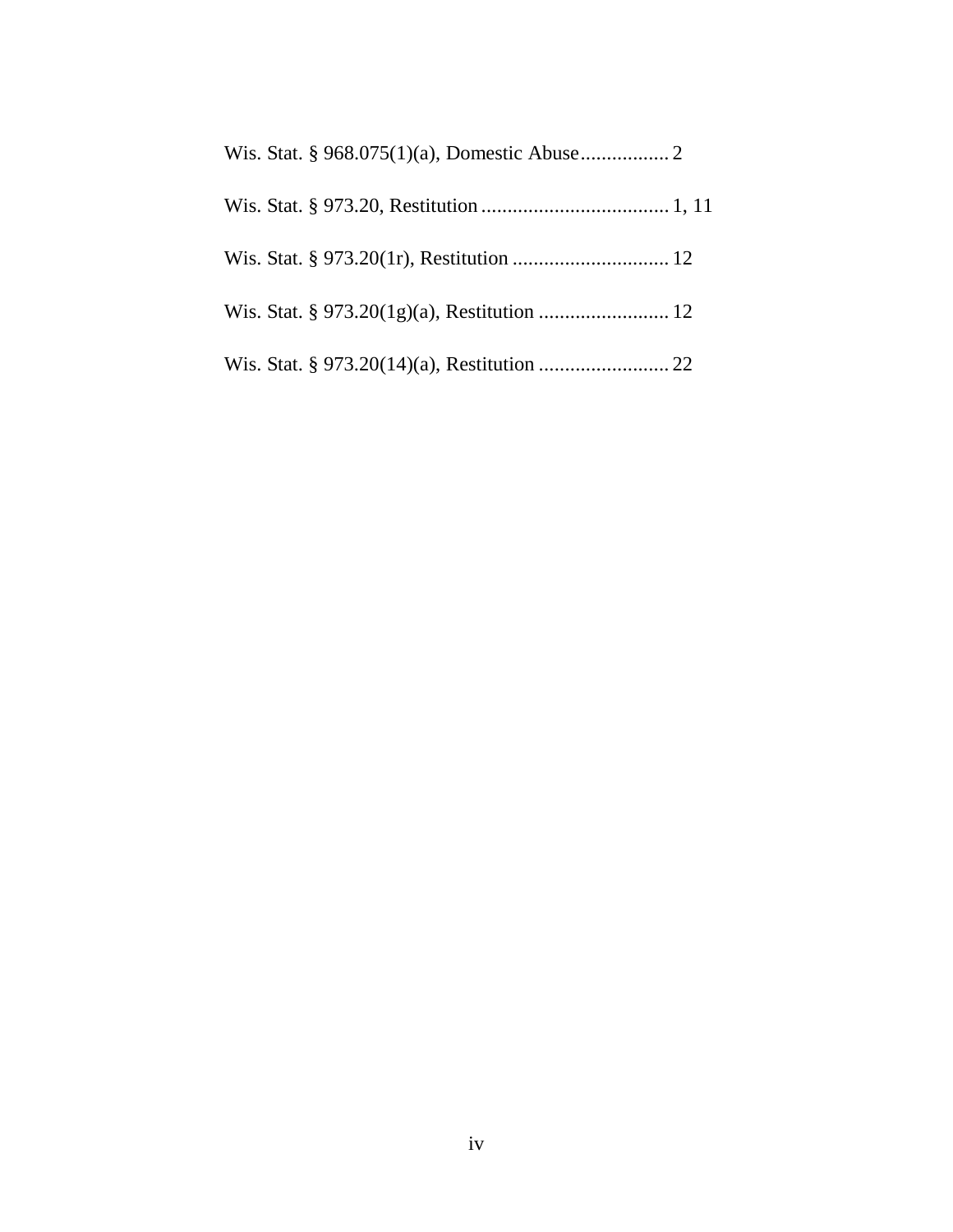#### **ISSUE PRESENTED**

Does Wis. Stat. § 973.20 permit a court to hold a defendant responsible for emergency room bills submitted towards restitution for alleged injuries from batteries, when the defendant is ultimately acquitted of the batteries, but found guilty of disorderly conduct?

The circuit court answered affirmatively, holding that because the crime of disorderly conduct includes violent and abusive behavior, the restitution ordered was proper because it is attributable to the violent and abusive behavior of the disorderly conduct the defendant was convicted of. (R. 57:7- 8; 43; App. 145-46, 147).

## **STATEMENT ON ORAL ARGUMENT AND PUBLICATION**

Nelson does not request oral argument and publication. The issue presented involves the application of settled law to the facts of the case.

#### **STANDARD OF REVIEW**

This Court reviews restitution orders under the erroneous exercise of discretion standard of review. *State v. Haase*, 2006 WI App 86, ¶ 5, 293 Wis. 2d 322, 716 N.W.2d 526, 528. Circuit courts have discretion in deciding the amount of restitution ordered and in determining whether a defendant's criminal activity was a substantial factor in causing any expenses for which restitution is claimed. *State v. Canady*, 2000 WI App. 87, ¶¶ 6, 12, 234 Wis. 2d 261, 610 N.W.2d 147; *State v. Behnke*, 203 Wis. 2d 43, 57-58, 553 N.W.2d 265, 272 (Ct. App. 1996).

When reviewing a circuit court's exercise of discretion, this Court examines the record to determine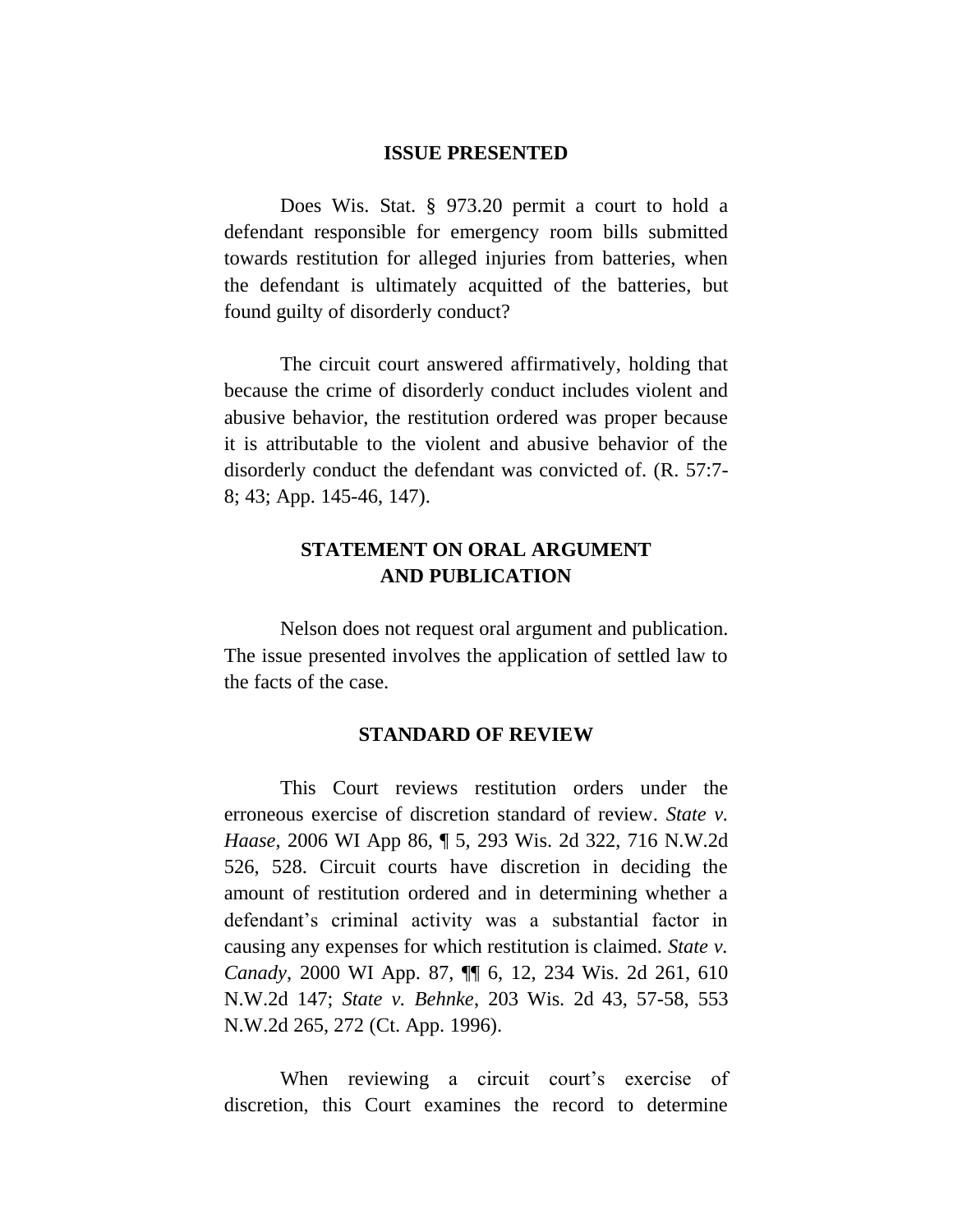whether the circuit court logically interpreted the facts, applied the proper legal standard, and used a demonstrated and rational process to reach a conclusion that a reasonable judge could reach. *Crawford County v. Masel,* 2000 WI App 172, ¶ 5, 238 Wis.2d 380, 617 N.W.2d 188. It follows that a circuit court erroneously exercises its discretion and is subject to reversal by this Court when it applies the wrong legal standard, or does not ground its decision on a logical interpretation of the facts. *Behnke*, 203 Wis. 2d at 58.

Whether a court's restitution order is authorized under a particular set of facts is a question of law that this Court reviews de novo*. State v. Lee*, 2008 WI App 185, ¶7, 314 Wis. 2d 764, 762 N.W.2d 431. Similarly, the construction of a statute is a question of law which this Court decides without deference to the trial court's determination. *State v. Rodriguez*, 205 Wis. 2d 620, 626, 556 N.W.2d 140, 142 (Ct. App. 1996).

#### **STATEMENT OF THE CASE**

This is an appeal from an order denying postconviction relief in *State of Wisconsin v. Richard J. Nelson*, Brown County Case Number 2013-CM-06. (R. 57:7-8; 43; App. 145-46, 147). Nelson was charged with two counts of Battery, Domestic Abuse<sup>1</sup>, in violation of Wis. Stat.  $\S$ § 940.19(1) and 968.075(1)(a), and one count of Disorderly Conduct, Domestic Abuse, in violation of Wis. Stat. §§ 947.01(1) and 968.075(1)(a). (R. 1:1-2; App. 101-102). The charges arose from an incident that occurred on the night of December 28, 2012, in which Nelson had an argument with his girlfriend Cynthia B.<sup>2</sup> at the apartment they shared. (R.

 $\overline{a}$ 

<sup>&</sup>lt;sup>1</sup> In undersigned counsel's Postconviction Motion she mistakenly wrote Nelson was charged with and acquitted of one count of battery, instead of two counts. (*See* R. 40; App. 131-38). Both counts of battery arose out of the same incident, and the mistake does not affect the arguments made in the postconviction motion.

<sup>2</sup> *See* Petition 14-01 – Creation of 809.86, at http://www.wicourts.gov/srules/1401.htm. This pending rule prohibits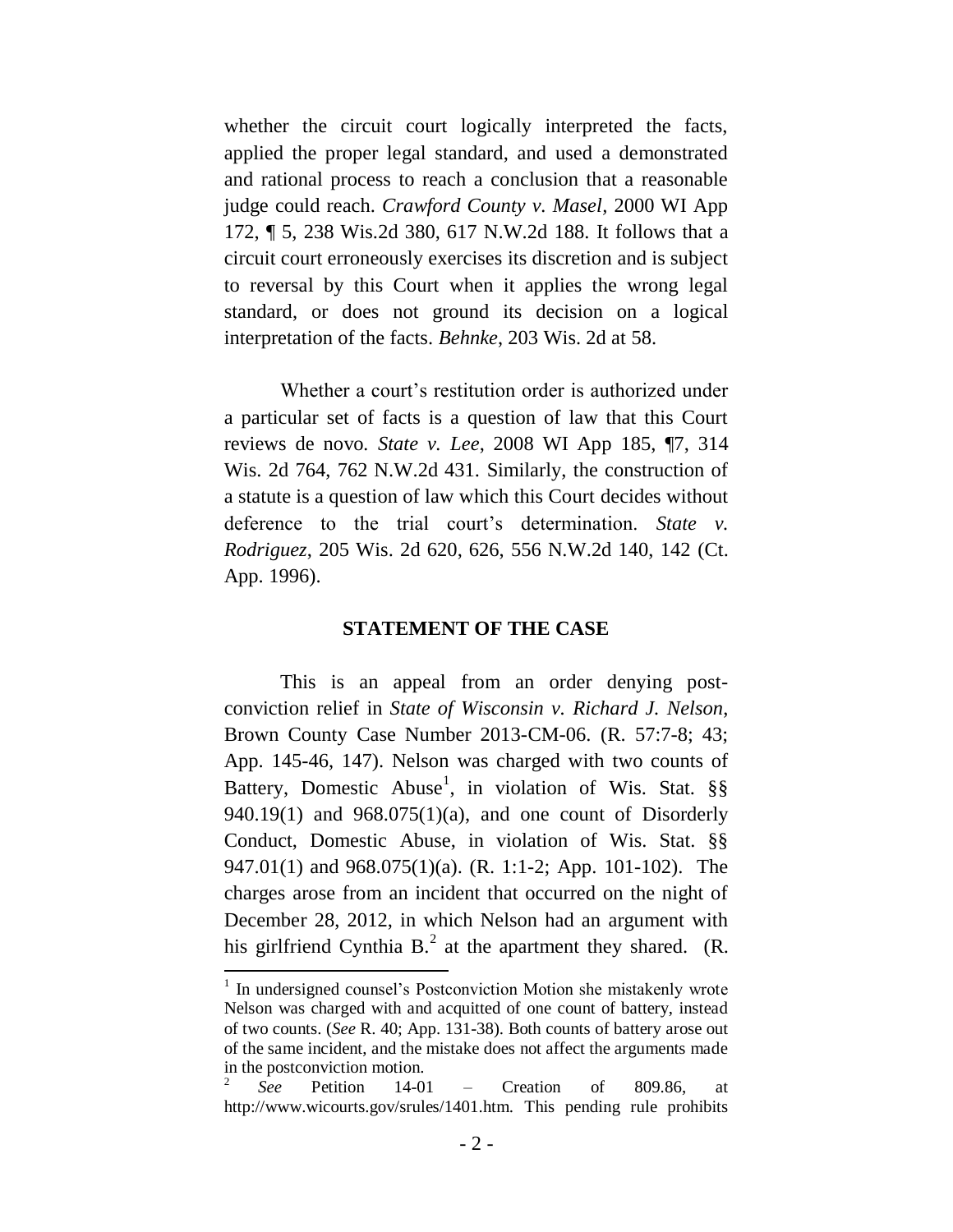1:3-4; App. 103-104). Cynthia B. left the apartment and went to the hospital complaining of injuries from the incident. (*Id.*). A deputy was dispatched to the hospital, where Cynthia B. told him that Nelson had been intoxicated and upset with her for an email he had found written to her from another man. (*Id.*). Cynthia B. stated that she was out on their balcony when Nelson punched her twice in the face, once back inside he pushed her down to the ground twice, and then brought a knife into their bedroom while he attempted to talk to her about their relationship. (*Id.*).

The case proceeded to a one-day jury trial. (*See* R. 56). At trial the state presented the testimony of Cynthia B., her daughter who had picked her up from the apartment and taken her to the hospital, and the responding deputy. (R. 56:33-50, 64-69, 72-76). Nelson testified on his own behalf, denying the allegations against him and stating his relationship with Cynthia B. had been rocky prior to the night of the incident. (*See* R: 56:88-111). Nelson testified that Cynthia B. had left the email open on the computer for him to find. (R. 56:87- 91). Nelson stated that after dinner he began to pack up his belongings to move out again, which agitated Cynthia B. (R. 56:87-91). Nelson testified that he told Cynthia B. he was moving out while they were out on the balcony, and as he turned to go back inside, she reached out to grab him. (R. 56:90-95). Nelson stated that Cynthia B. slipped and fell as she reached out to grab him, scratching his face in the process. (R. 56:90-95).

The jury found Nelson not guilty on the two counts of battery and guilty on the count of disorderly conduct. (R. 56:153-155; 30). The court proceeded to sentencing. (*See* R. 56:156-168; App. 113-124). The circuit court followed the state's recommendation and ordered eighteen months probation with sixty days of conditional jail time. (R. 56:167;

 $\overline{a}$ 

briefs from using a victim's full name; therefore undersigned counsel will err on the side of caution and refer to the complainant by first name and last initial only.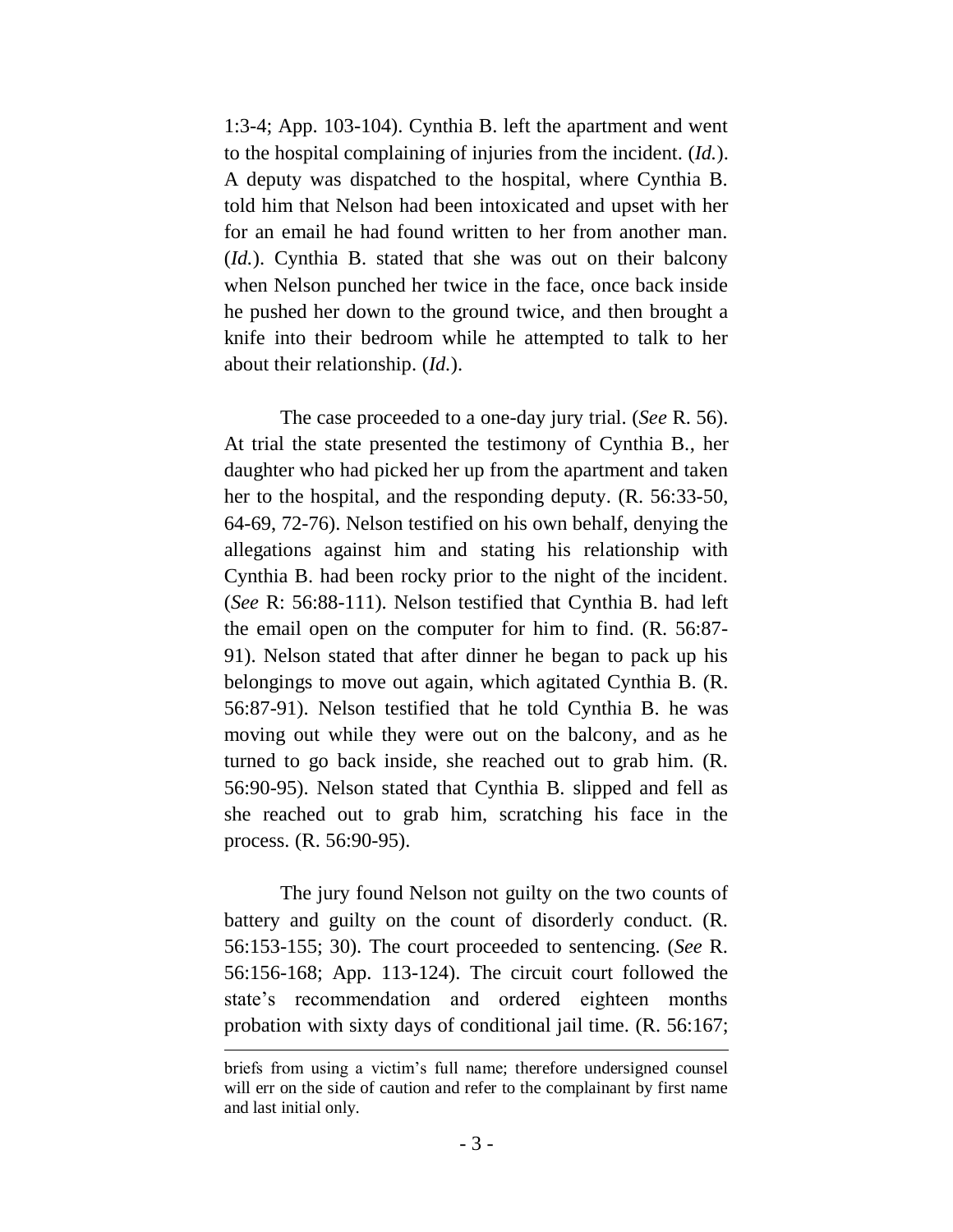34; App. 124, 130). The court also ordered restitution, which included hospital bills from Cynthia B.'s visit to the emergency room, totaling \$3,588.38. (*See* R. 56:162-167; App. 119-124). Over Nelson's<sup>3</sup> objections that the hospital bills came from the battery allegations he had been acquitted of, the court found that Cynthia B. incurred the expenses as a result of the disorderly conduct Nelson had been convicted of. (*See Id.*). Nelson timely filed a notice of intent to seek postconviction relief. (R. 33).

Nelson filed a postconviction motion seeking to vacate the medical bills from the restitution order, arguing the circuit court had erroneously exercised its discretion under Wisconsin's restitution statute. (*See* R. 40:1-8; App. 131- 138). The court held a hearing on the motion at which Nelson<sup>4</sup> and the state provided oral argument. (*See* R. 57:1-8; App. 139-147). The circuit court denied the postconviction motion, stating the definition of disorderly conduct includes violent and abusive behavior; therefore the restitution was attributable to that behavior of the crime Nelson was convicted of. (R. 57:7-8; App. 145-46). Nelson appeals. (R. 44:1-2).

## **STATEMENT OF FACTS AND PROCEEDINGS BELOW**

### *Charges*

 $\overline{\phantom{a}}$ 

The charges arose out of an incident that occurred on December 28, 2012, in which Nelson's then-girlfriend Cynthia B. accused him of punching her during an ongoing argument at their apartment. (R. 1:2-4; App. 103-104).

<sup>&</sup>lt;sup>3</sup> Any reference to Nelson "objecting," "arguing," "filing," etc. (besides his in-trial testimony) refers to Nelson's trial counsel, and later undersigned counsel, acting on his behalf.

<sup>&</sup>lt;sup>4</sup> By undersigned counsel.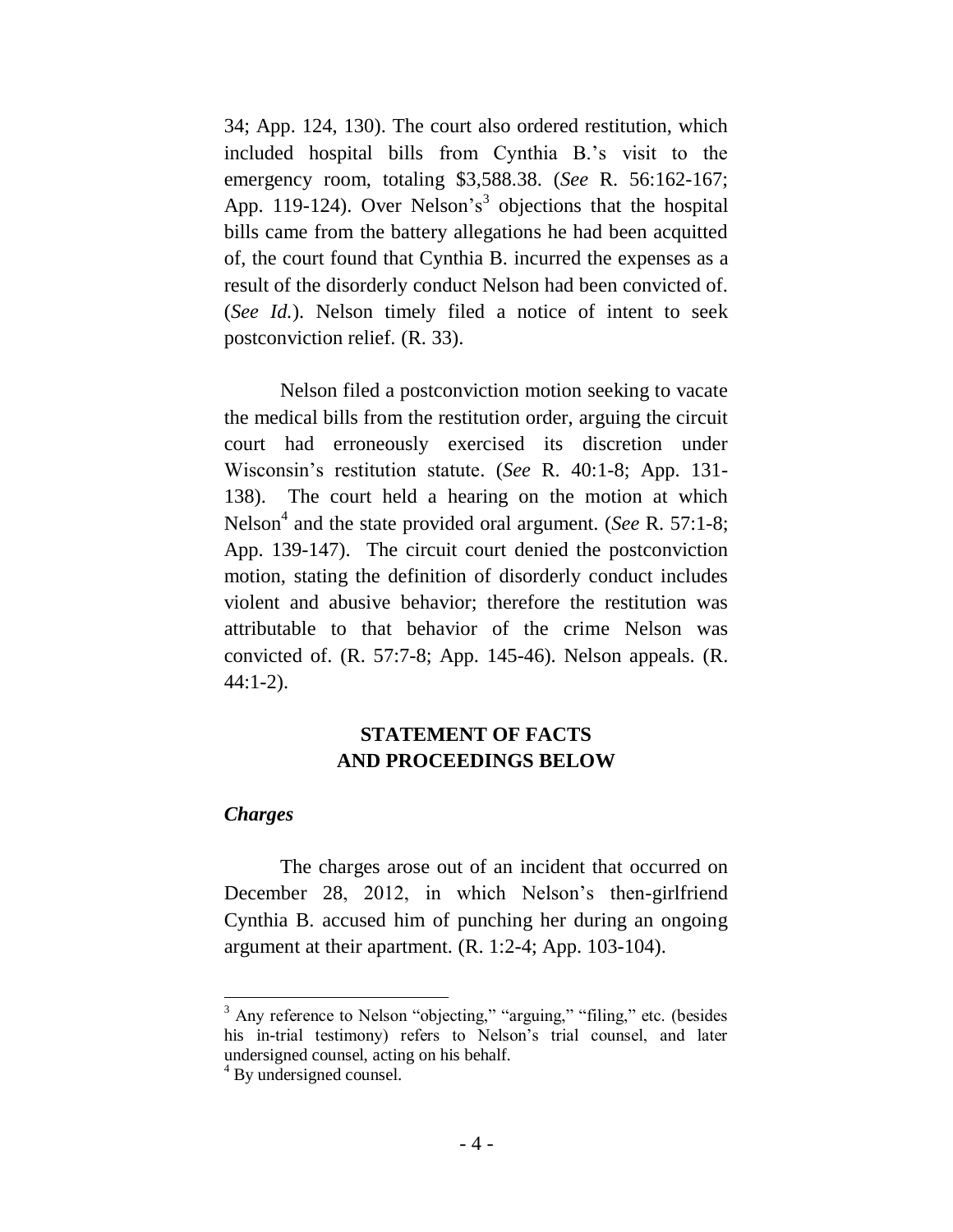The hospital called 911 in reference to a female subject in the emergency room claiming to have been involved in a domestic disturbance. (*See* R. 1; App. 101-104). The female subject, identified as Cynthia B., told the responding deputy her intoxicated boyfriend, identified as Nelson, had punched her twice in the face, pushed her down onto the ground twice, then brought a steak knife into their bedroom while attempting to discuss their relationship. (R. 1:3; App. 103). The deputy initially observed dried blood on the right side of Cynthia B.'s mouth, and swelling and redness on her left cheek bone. (*Id.*). Cynthia B. then left the hospital room to take a computerized axial tomography (CAT) scan. (R. 1:4; App. 104). When she returned thirty minutes later, the deputy noted the injuries were no longer noticeable and he therefore did not photograph them. (R. 1:4; App. 104). The deputy stated due to his extremely busy shift he was unable to contact Nelson that night. (*Id.*).

#### *Evidence presented at trial*

#### *Cynthia B. Testimony*

At the one-day jury trial held on October 30, 2013, Cynthia B. testified that after she came home from work on December 28, 2012, she found a note on the computer written to her from Nelson stating he was upset about emails he had seen that he wanted removed. (R. 56:36-37). Cynthia B. stated the emails were written by her to a person she had been dating a year before she met Nelson. (R. 56:37). Nelson was at the grocery store when Cynthia B. found the note, and they began texting back and forth about the emails. (R. 56:37-38).

Later that evening, after having dinner with Nelson, Cynthia B. testified that she took some prescribed pain medication for her knee that made her groggy. (R. 56:39). She laid down on the couch and eventually fell asleep. (*Id.*) Cynthia B. stated she awoke with Nelson angrily yelling her name; she got up and subsequently went out onto their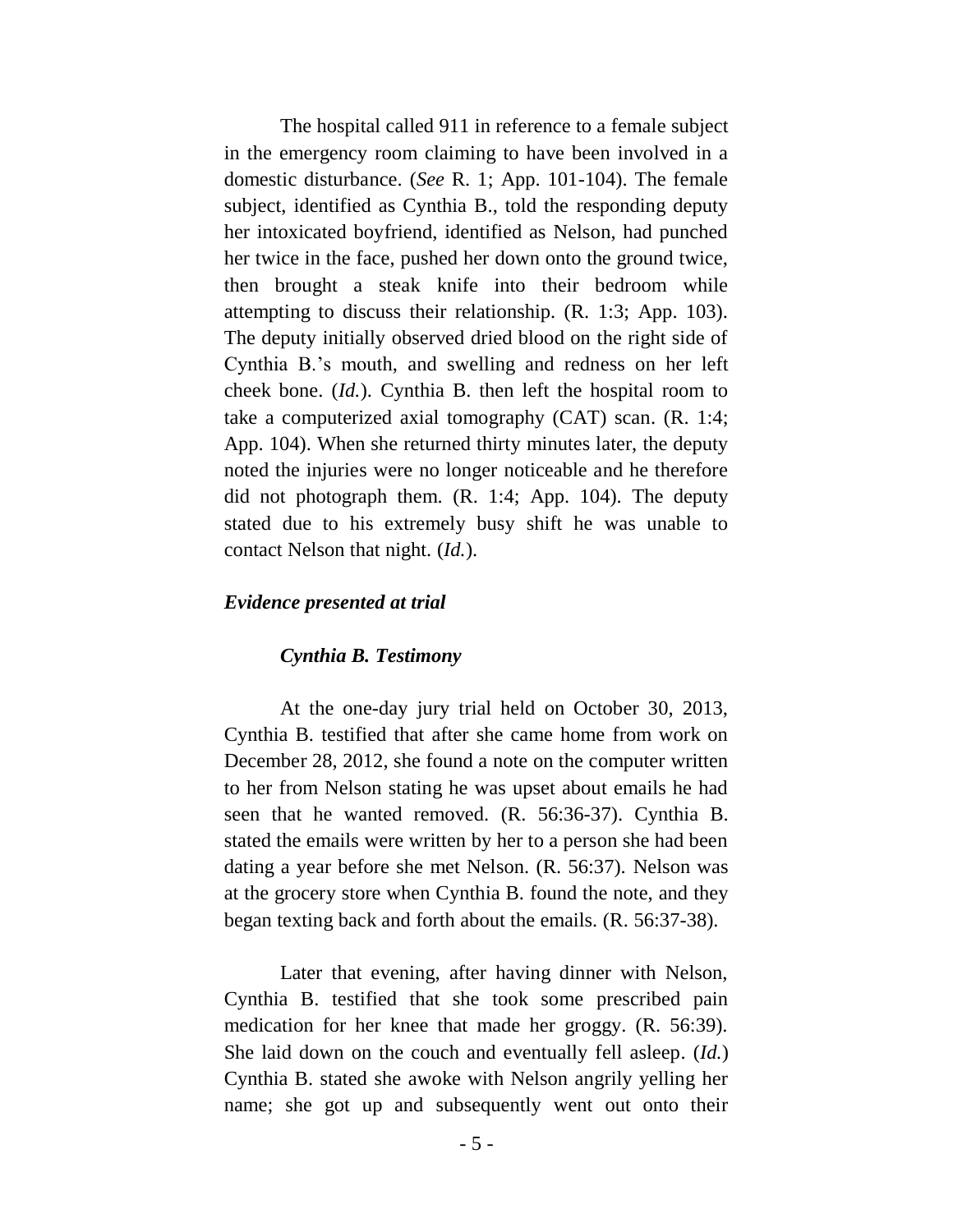balcony to smoke a cigarette. (R. 56:39, 41). Cynthia B. testified that Nelson followed her onto the balcony, grabbed her, turned her around, and punched her in the face; then Nelson pushed her up against the balcony railing and threatened to push her over the edge. (R. 56:41-42). Cynthia B. testified the next thing she remembered was being back in the living room, with Nelson pushing her down to the ground twice, then picking her up and walking her into their bedroom. (R. 56:45). Cynthia B. testified Nelson told her to stay on the bed while he went into the kitchen and returned with a steak knife. (*Id.*). Cynthia B. stated she testified she asked Nelson what the knife was for and he replied that it was for either him or for her. (*Id.*). Cynthia B. testified that Nelson then calmed down and sat on the bed, saying they were going to sit and talk this out. (*Id.*). Cynthia B. testified that shortly after this, she asked Nelson to retrieve her cell phone for her, then texted her daughter Victoria Morgan to pick her up. (R. 56:50).

#### *Victoria Morgan Testimony*

The state's next witness was Morgan, who testified that her mother had some blood on her left cheek and looked like she had been crying when Morgan arrived to pick her up. (R. 56:66). Morgan stated that she did not see any bruising, but did see some swelling on Cynthia B.'s face. (*Id.*). Morgan testified that she then drove Cynthia B. to St. Mary's Hospital. (R. 56:67).

#### *Officer Snover Testimony*

The state's last witness was Officer Alan Snover, who met with Cynthia B. after she had been admitted into St. Mary's Hospital. (R. 56:72-73). Officer Snover testified he observed a little bit of dried blood on the right side of Cynthia B.'s mouth and her left cheekbone area as red and appeared to be swollen. (R. 56:74). The state asked Officer Snover given his experience as a law enforcement officer, if Cynthia B.'s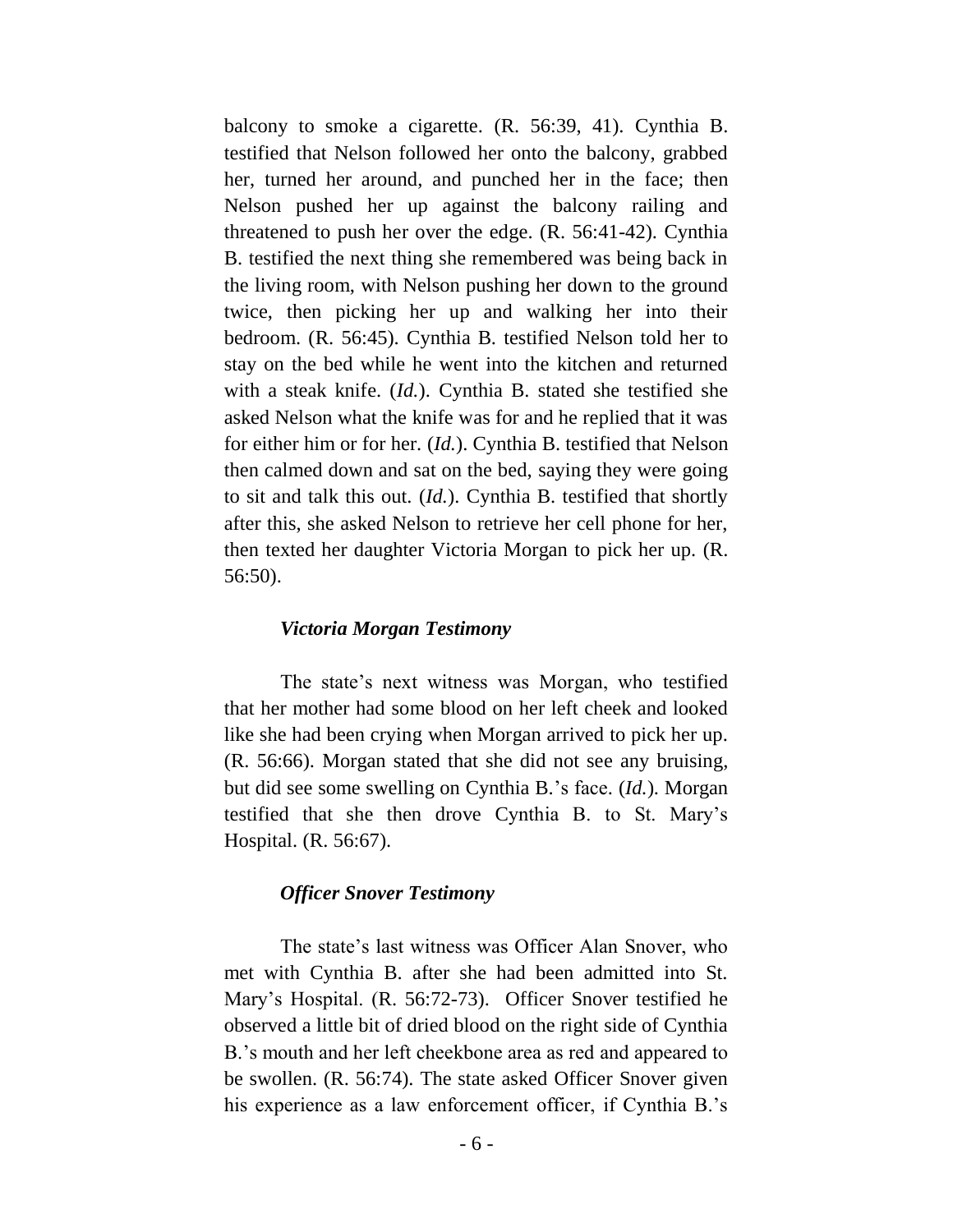injuries were consistent with she said happened to her. (*Id.*). Officer Snover replied that her injuries appeared to be consistent with someone getting hit in the face. (R. 56:76). On cross, Nelson asked Officer Snover if he took any photographs of the injuries, and if he had followed up by asking any of Cynthia B. and Nelson's neighbors if they had heard the altercation. (R. 56:77-78). Officer Snover replied that he had not photographed Cynthia B. and he had not followed up with any neighbors or with Nelson. (R. 56:77- 79).

#### *Richard Nelson Testimony*

After the state rested, Nelson testified on his own behalf. (R. 56:82-97). Nelson testified that Cynthia B. had left the emails on the computer for him to find; he saw the emails as soon as he opened his laptop up that morning after dropping Cynthia B. off at work. (R. 56:87). Nelson testified that he left Cynthia B. a note asking her why she would do that, and later while he was grocery shopping the two of them texted about the emails. (R. 56:87).

Nelson testified that later in the evening Cynthia B. became aggravated when he woke her up to tell her to go sleep on the bed instead of the couch. (R. 56:89-91). Nelson stated shortly after, Cynthia B. became more upset upon seeing that Nelson had begun packing up his clothes again. (R. 56:90-91). Both parties had previously testified that Nelson had briefly moved out of the apartment after an argument the week before. (R. 56:54-55; 88). Nelson stated that he went out into the balcony to smoke a cigarette after he finished packing, and Cynthia B. followed him outside. (R. 56:92). Nelson testified that while out on the balcony he told Cynthia B. he was leaving this time and not coming back. (*Id.*). Nelson testified that as he turned to walk back into the apartment, Cynthia B. reached out and grabbed at him, scratching him in the process. (R. 56:92). Nelson testified that as he continued to walk into the apartment, Cynthia B.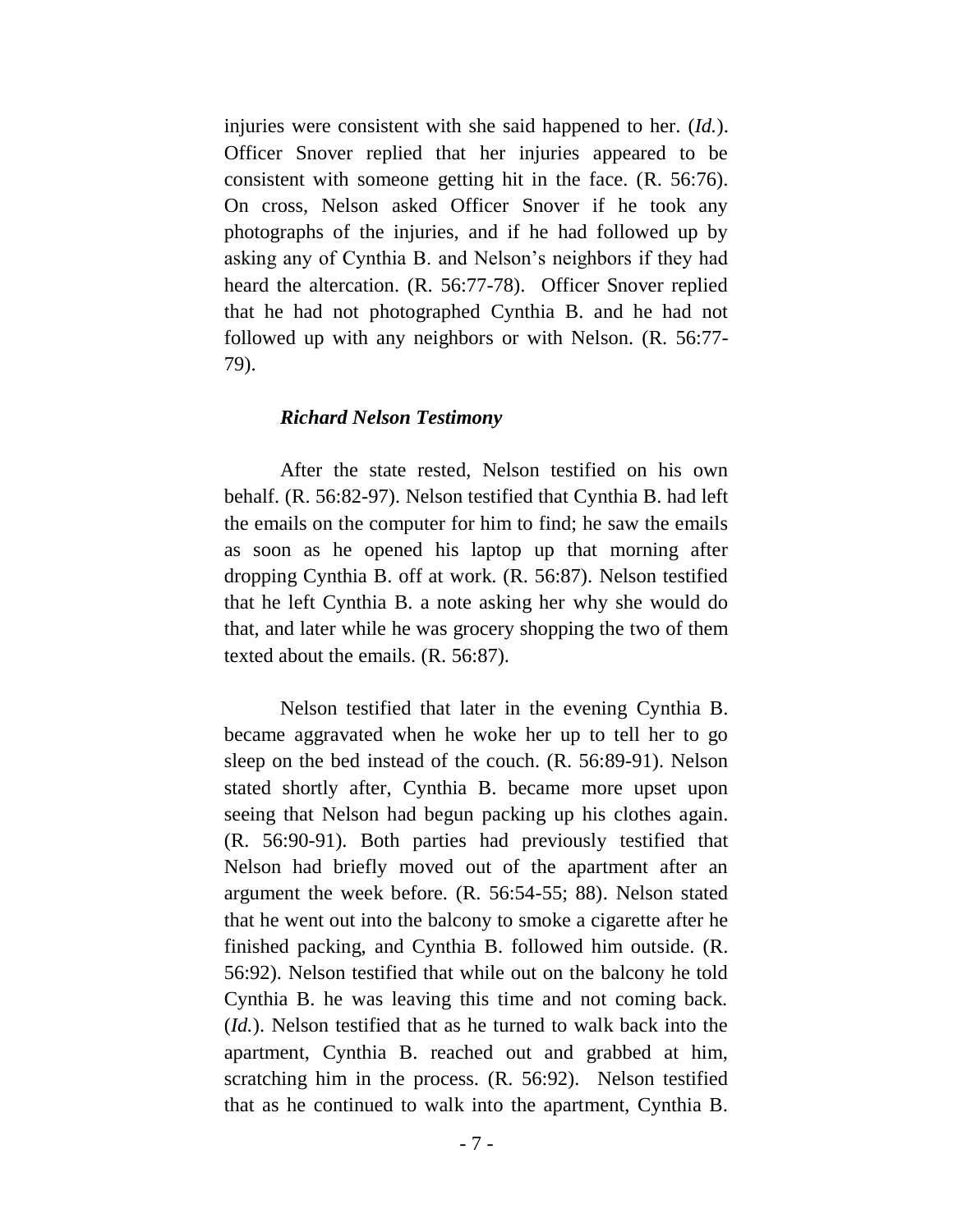fell down onto the floor of the balcony. (R. 56:93-94). Nelson stated he helped Cynthia B. up and back into the apartment. (*Id.*). Nelson introduced his booking photograph, taken the following morning after his arrest, as an exhibit. (R. 56:95; 29; App. 105). He testified that the photograph accurately portrayed the scratch marks on his face. (*Id.*). Nelson testified that Cynthia B. eventually asked him to get her cell phone, which he did, and shortly after she left the apartment. (R. 56:96-97). He stated he never pushed Cynthia B. down and he never punched her. (R. 56:97).

#### *Jury Deliberations & Verdict*

After an hour of deliberating, the jury submitted questions to the parties, asking for the statement Cynthia B. made to the deputy at the hospital and for any of Cynthia B.'s available medical records. (R. 56:151). The court instructed the jurors that they had to decide on the evidence admitted for trial; the documents they were asking for had not been admitted. (R. 56:152-53). After another hour of deliberations, the jury returned with a verdict, finding Nelson not guilty on both counts of battery, and guilty on disorderly conduct. (R. 56:153-54). The court proceeded directly to sentencing. (R. 56:156; App. 113).

#### *Sentencing*

The state asked the court to place Nelson on eighteen months probation with sixty days conditional jail time. (R. 56:158; App. 115). Nelson asked for probation with no conditional jail time. (R. 56:161; App. 118).

#### *Restitution*

The court asked the state about restitution, if the amounts requested on the victim restitution form previously filed with the court reflected the current amount requested. (R. 56:161-62; App. 118-19). The state conferred with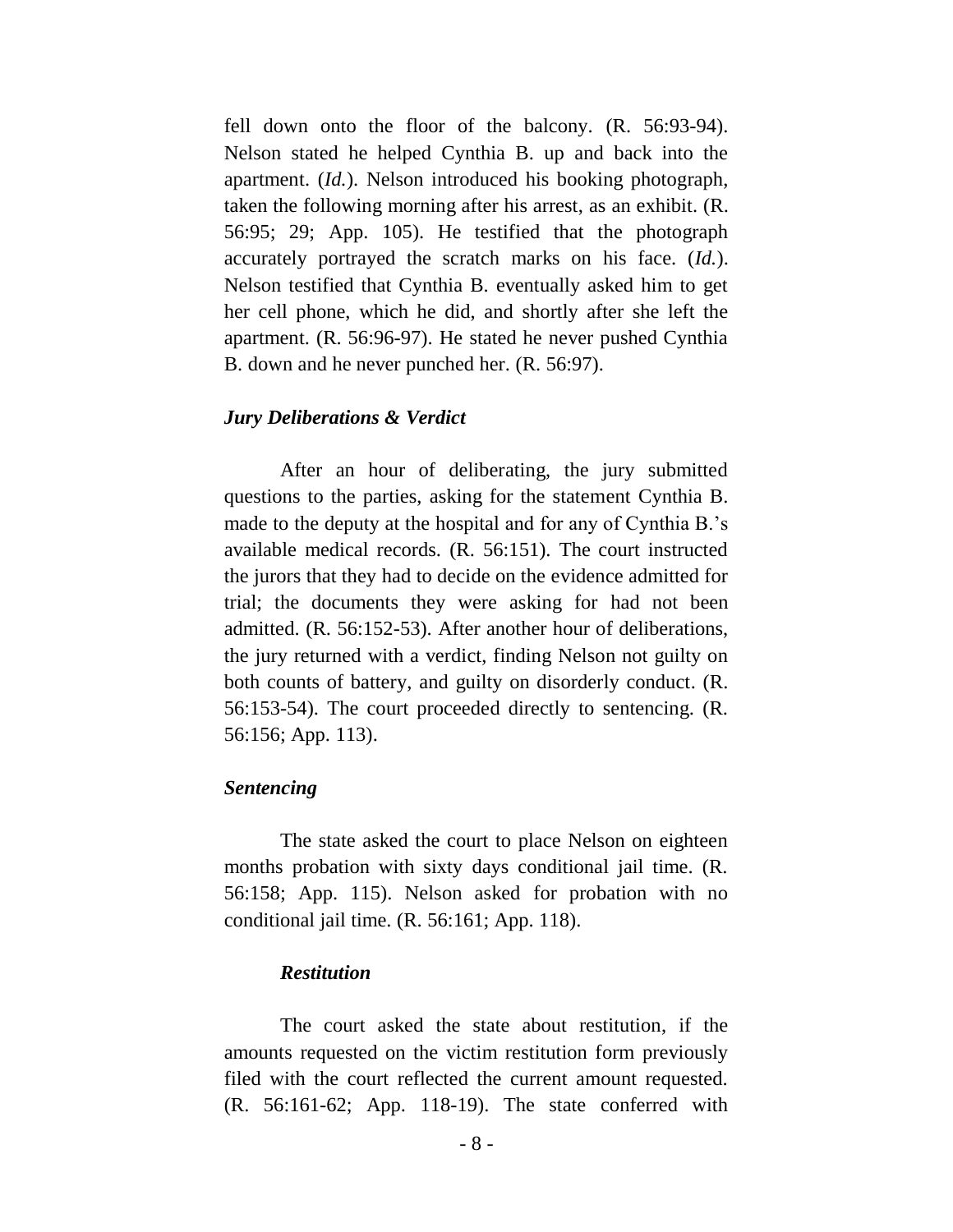Cynthia B., then asked the court to accept the top two figures on the form: hospital expenses of \$3,558.34 and a lost security deposit of  $$550.00$ <sup>5</sup> (*Id.*). Nelson objected to the hospital expenses as being related to the battery offenses that he was acquitted of.  $(R. 56:162; App. 119)^6$ . The state argued that Chapter 950 of the Wisconsin Statutes, governing rights of victims, was broad enough to encompass the damages. (R. 56:163; App. 120). The circuit court found that, "this was a domestic abuse the result of the victim going to the hospital and sustaining medical costs of \$3,588.38." (R. 56:165; App. 122). The circuit court further stated that, "the jurors in this case did decide that Mr. Nelson was clearly the aggressor and . . . that abusive behavior resulted in the victim going to the hospital and incurring those medical bills." (R. 56:165-66; App. 122-23).

#### *Sentence*

The court followed the state's recommendation and ordered eighteen months probation, sixty days of conditional jail time, and restitution totaling \$4,138.38. (R. 56:167; 34; App. 124, 130). Nelson filed a notice of intent to pursue postconviction relief. (R. 33).

### *Postconviction Proceedings.*

 $\overline{\phantom{a}}$ 

Nelson filed a motion for postconviction relief, arguing he had improperly been held responsible for the submitted medical bills. (*See* R. 40; App. 131-138). The

<sup>&</sup>lt;sup>5</sup> The other amounts on the restitution form Cynthia B. declined to ask for at sentencing after conferring with the state were: storage fees of \$146.00 as a result of not having a permanent address after the incident, lost wages of \$4,160.00 for 13 weeks of work Cynthia B. claimed she missed after resigning from her job because of her injuries, and \$1,000.00 for half the value of a Lincoln Town Car in Nelson's name but used by Cynthia B. to drive to work and to run errands. (R. 12:1-2; App. 125-26).

 $6$  Nelson also objected to the \$550.00 amount Cynthia B. asked for (half of the security deposit on the apartment he shared with Cynthia B.) at the sentencing hearing; however it is not being contested in this appeal.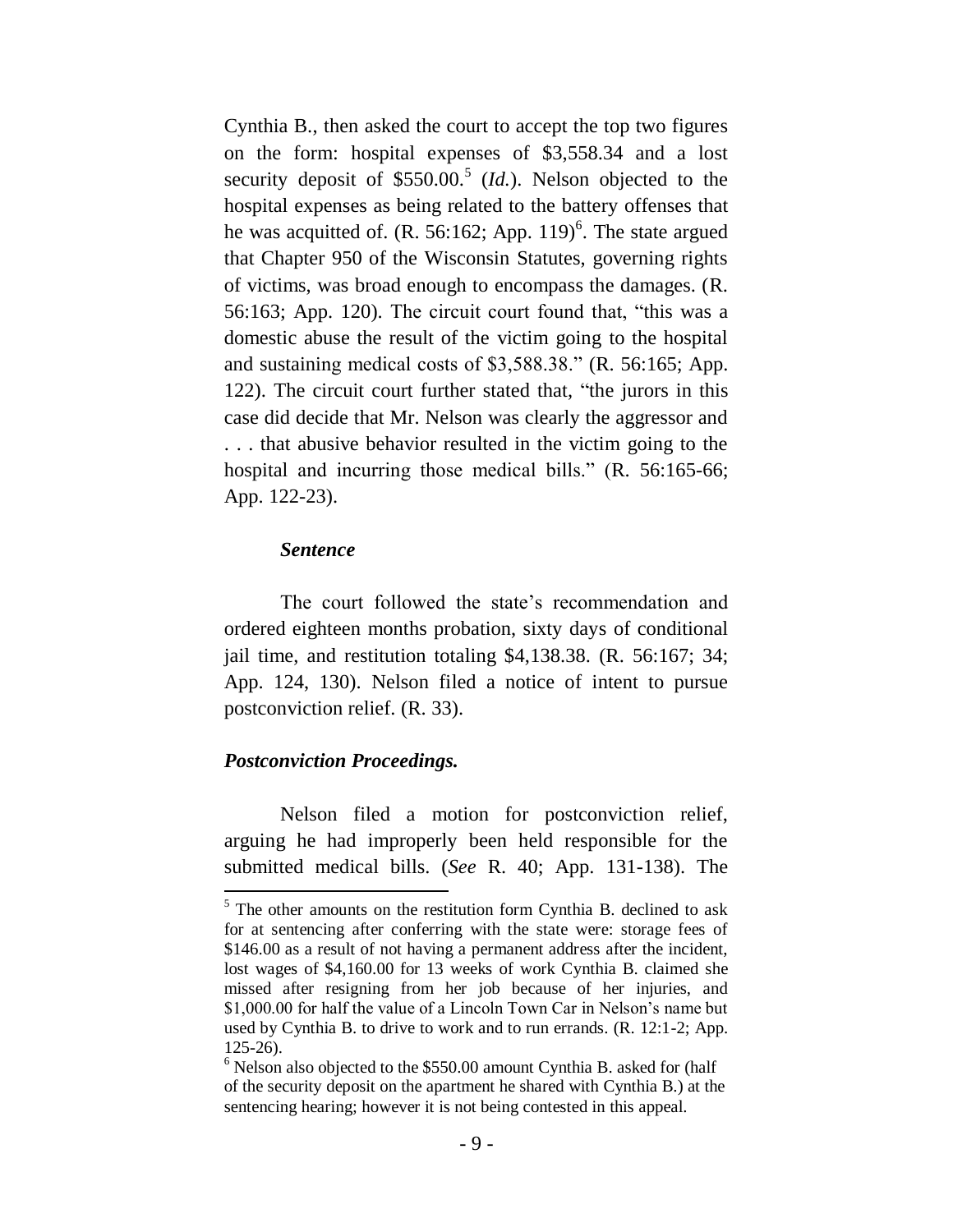circuit court held a hearing on the motion at which Nelson and the state made oral arguments. (*See* R. 57:1-7; App. 139- 146).

Nelson argued that the facts and testimony provided in support of the battery charges were that Nelson punched Cynthia B., and that the hospital visit was because of the alleged punching. (R. 57:2; App. 140). Nelson stated that if he was acquitted of the battery, then he should not be held responsible for anything that was done at the hospital. (*Id.*). Nelson further argued that the two bills submitted did not specifically support the battery allegations because one was for the emergency room visit and one was for the CAT scan done. (R. 57:2-3; App. 140-41). Nelson stated that CAT scans are ordered as almost a routine matter these days; if anyone goes into an emergency room complaining of an injury, there will subsequently be a bill for the visit and a CAT scan. (R. 57:3; App. 141). Nelson argued that not only was the testimony provided towards the battery not credible to the jury for their not guilty finding, but there was no further evidence in the hospital bills, for example an x-ray or a follow-up with a specialist, to suggest the initial visit was necessary. (*Id.*). Lastly Nelson argued to the court there was no way to go from committing a disorderly conduct action leading to hospital bills, without also being found guilty of an unwanted and intentional touching causing bodily harm: a battery. (*Id.*).

The state responded that just because Nelson was not convicted of the battery he should not be held responsible for the victim's injuries. (R. 57:4; App. 142). The state argued that Nelson was convicted of disorderly conduct, which includes abusive and violent conduct, and that it is considered to be violent and abusive behavior when someone physically attacks someone else. (*Id.*). The state said it was irrelevant that the jury found Nelson not guilty of the battery and that should not factor into the court's decision because, "[T]he [c]ourt knows juries often compromise their verdicts and they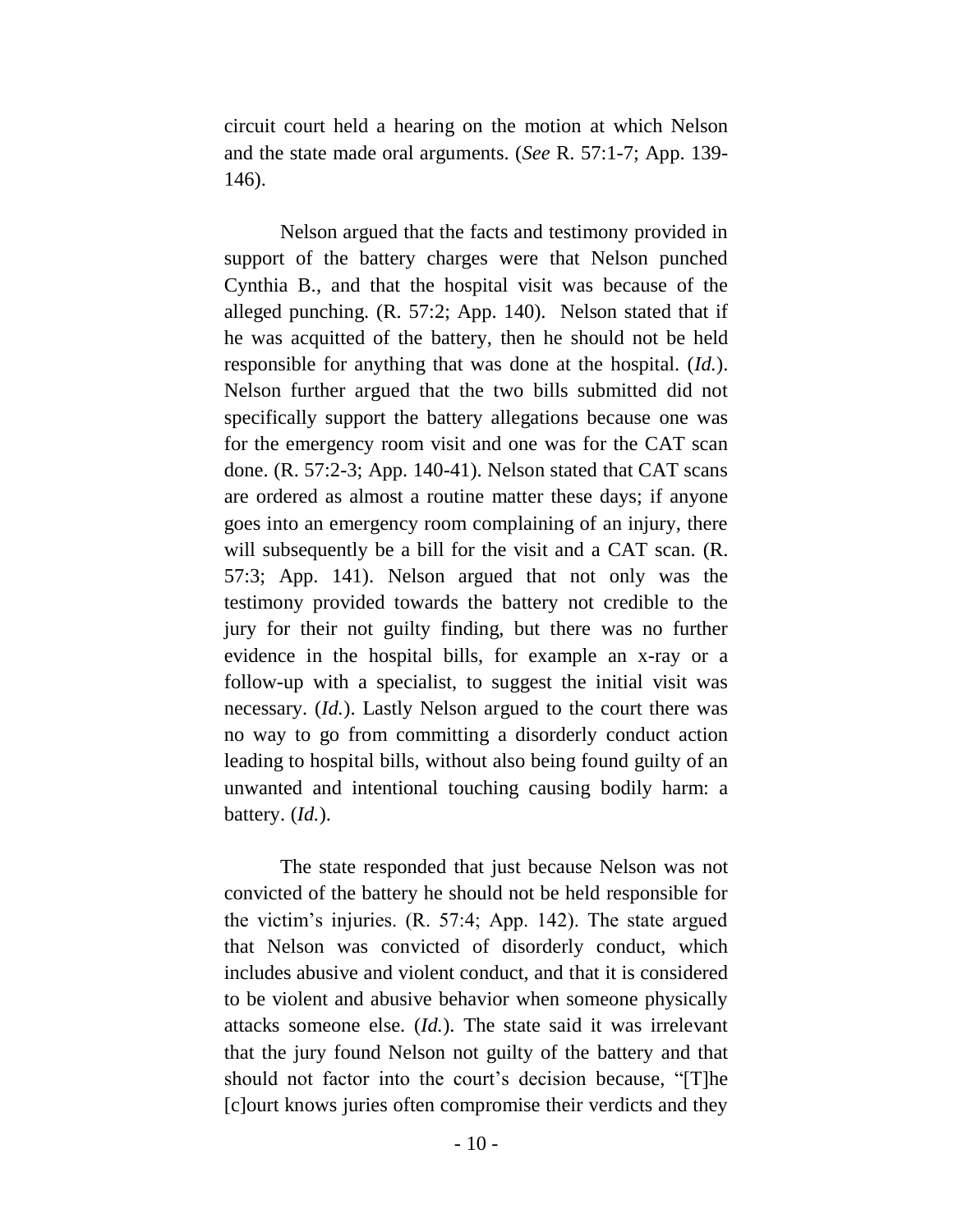split verdicts and find a person guilty of one crime and not the other." (*Id.*).

Nelson replied that disorderly conduct is defined as numerous potential behaviors which are offered in the disjunctive: "abusive, boisterous, incident, profane, loud, violent, or otherwise," and the parties could not assume the jury was picking out the violent behavior when looking at the statute and finding Nelson disorderly. (*Id.*). Nelson cited to Wis. Stat. § 973.20, stating that when a court imposes a sentence it can attribute restitution for a crime a defendant is convicted of or one that is considered; the battery should not be considered because it was not dismissed and read in, Nelson was acquitted of it. (R. 57:6; App. 144). Nelson concluded by stating it was improper to take the violent portion out of the disorderly conduct definition to find him responsible for the actions of a battery. (*Id.*).

The court denied the postconviction motion, stating that the restitution was attributable to the violent and abusive behavior of the disorderly conduct Nelson was convicted of. (R. 57:7-8; 43; App. 145-46, 147). Nelson appeals. (*See* R. 44).

Additional facts relevant to the argument will be presented below.

### **ARGUMENT**

The circuit court erroneously exercised its discretion in requiring Nelson to pay for the emergency room bills because Nelson's criminal activity under his conviction was not a substantial factor in causing the injuries that were examined in the emergency room.

The circuit court did not logically interpret the facts and did not use the proper legal standard when ordering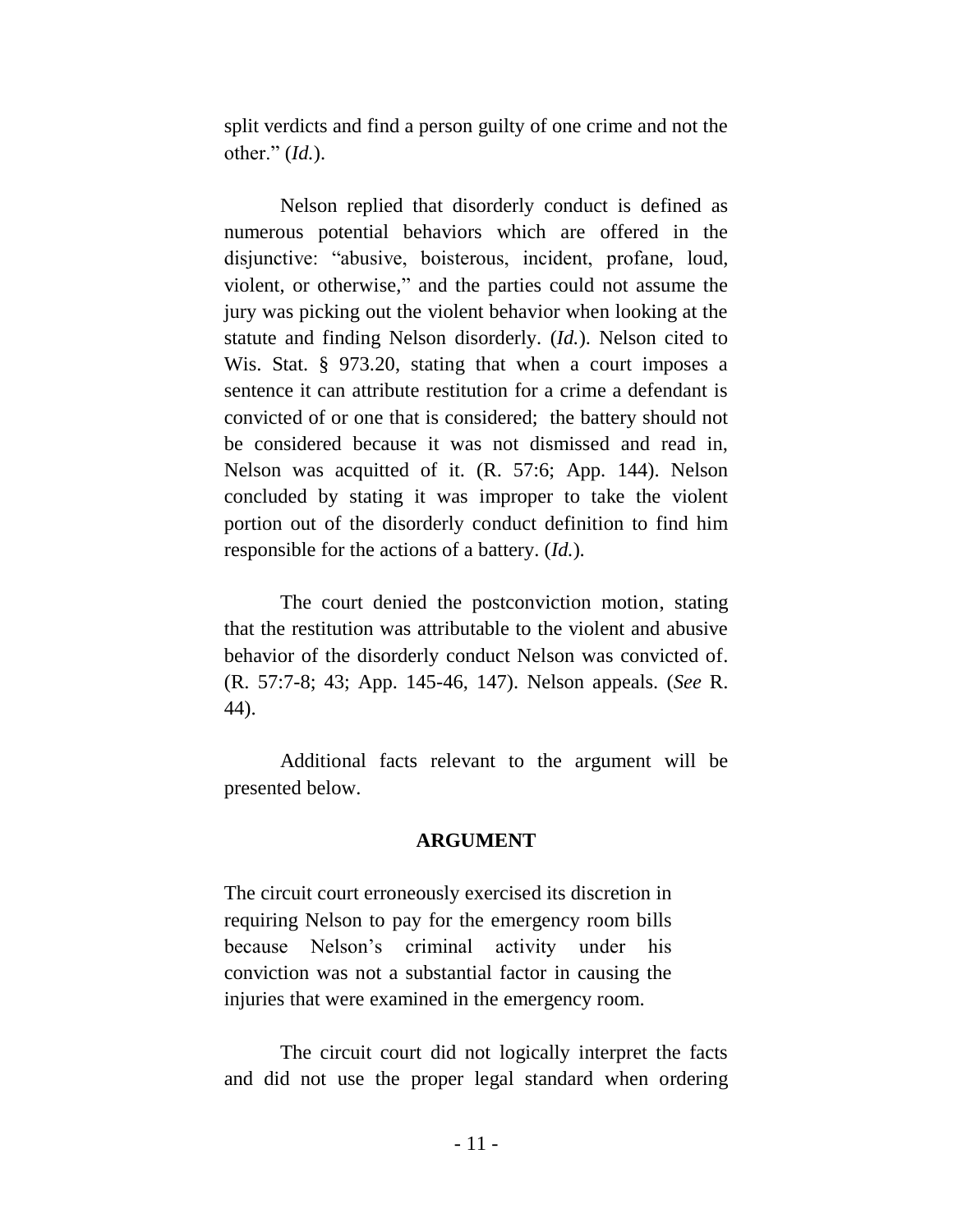restitution against Nelson. This Court should vacate the hospital bills from the judgment and order for restitution.

Wisconsin's statute on restitution provides that,

When imposing sentence or ordering probation for any crime . . . for which the defendant was convicted, the court . . . shall order the defendant to make full or partial restitution . . . to any victim of a crime considered at sentencing. . . .

Wis. Stat. § 973.20(1r).

Appellate courts have held that the above statutory language should be interpreted broadly to allow victims to recover their losses. *State v. Johnson*, 2002 WI App 166, ¶16, 256 Wis. 2d 871, 649 N.W.2d 284 (citing *Canady*, 2000 WI App 87 at ¶¶ 7-8). However, there must be a showing that the defendant's criminal activity was a substantial factor in causing the claimed losses. *Id.* Therefore, before restitution can be ordered, a causal nexus must be established between the crime considered at sentencing and the amount requested. *State v. Madlock*, 230 Wis. 2d 324, 333, 602 N.W.2d 104 (Ct. App. 1999). The victim must show that the criminal activity was a "substantial factor" in causing damage in proving causation. *Id*. The defendant's actions must be the "precipitating cause of the injury" and the harm must have resulted from the natural consequences of the defendant's actions. *Id.*

But statutory interpretation always begins with the language of the statute, if the meaning of the statute is plain; the court ordinarily stops the inquiry. *State v. Lee*, 2008 WI App 185, ¶7, 314 Wis. 2d 764, 762 N.W.2d. The restitution statute specifically defines "crime considered at sentencing" as any crime for which a defendant was convicted and any read-in crime. Wis. Stat. § 973.20(1g)(a).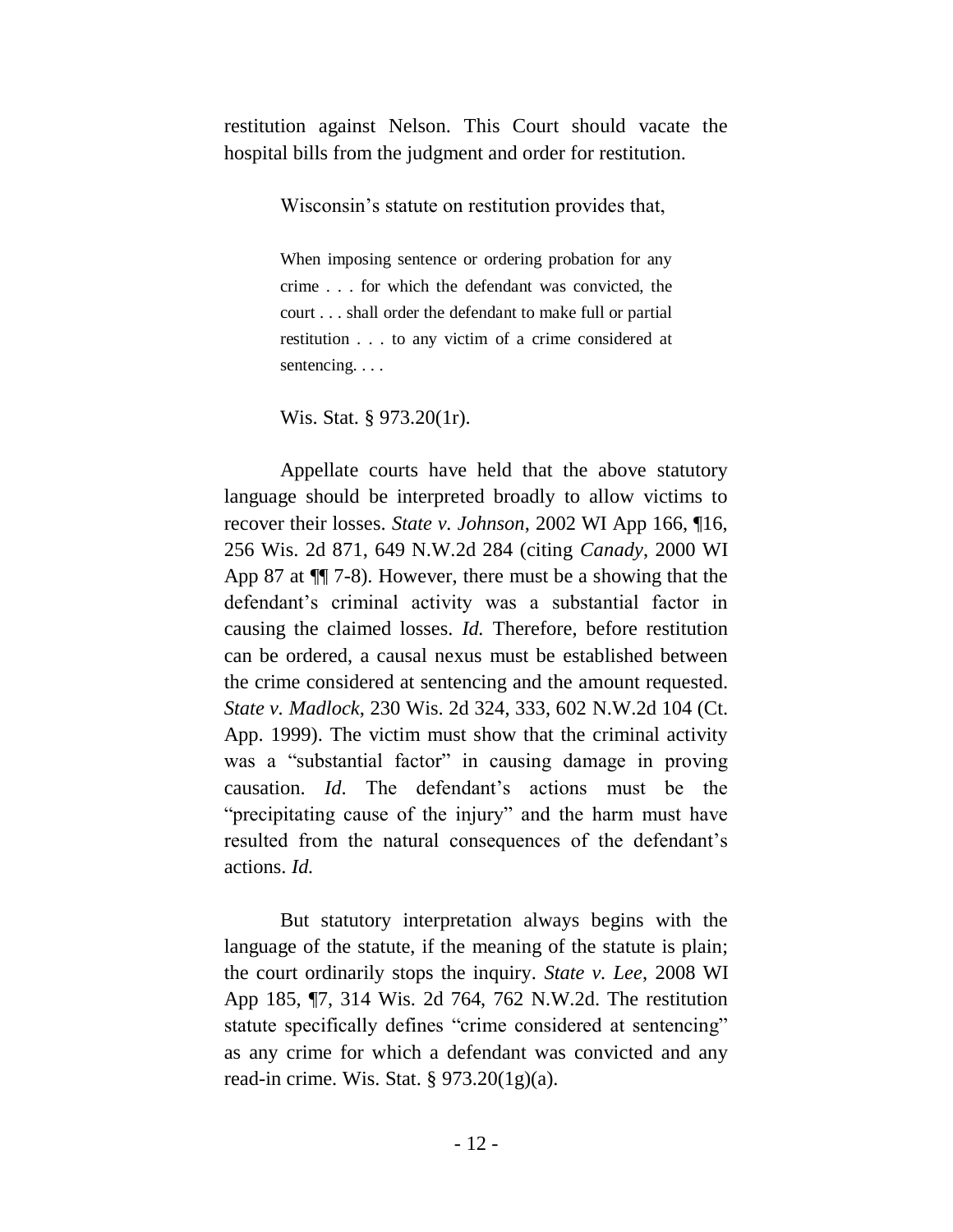The jury found Richard Nelson guilty of one crime, Disorderly Conduct. No other crimes were read-in. A person is guilty of Disorderly Conduct when he, in a public or private place, engages in violent, abusive, indecent, profane, boisterous, unreasonably loud *or* otherwise disorderly conduct that either causes or provokes a disturbance. Wis. Stat. § 947.01(1) (emphasis added).

The instructions provided to the jury provided the definition above, then broke the crime down into the two elements that the state needed to prove beyond a reasonable doubt,

> 1. The defendant engaged in violent, abusive, indecent, profane, boisterous, unreasonably loud or otherwise disorderly conduct.

> 2. The conduct of the defendant, under the circumstances as they then existed, tended to cause or provoke a disturbance.

(R. 27:6; App. 110).

 $\overline{\phantom{a}}$ 

Much of the debate in this case has been about what exactly the jury was considering when finding Nelson guilty of disorderly conduct. Although no one can conclude what they actually considered, it is helpful to review the evidence the jury was given, and the arguments they heard at trial.<sup>7</sup>

In the state's brief opening argument, it stated,

Any very simply what the State's going to try to help prove and help illustrate to you today is that last December 28, 2012 . . . at some point out on the balcony, Mr. Nelson smashed Cynthia twice in the face

 $<sup>7</sup>$  All quotations provided from witness testimonies and opening/closing</sup> statements from the trial transcript are excerpts relevant to the argument at hand. The full transcript is provided in the record.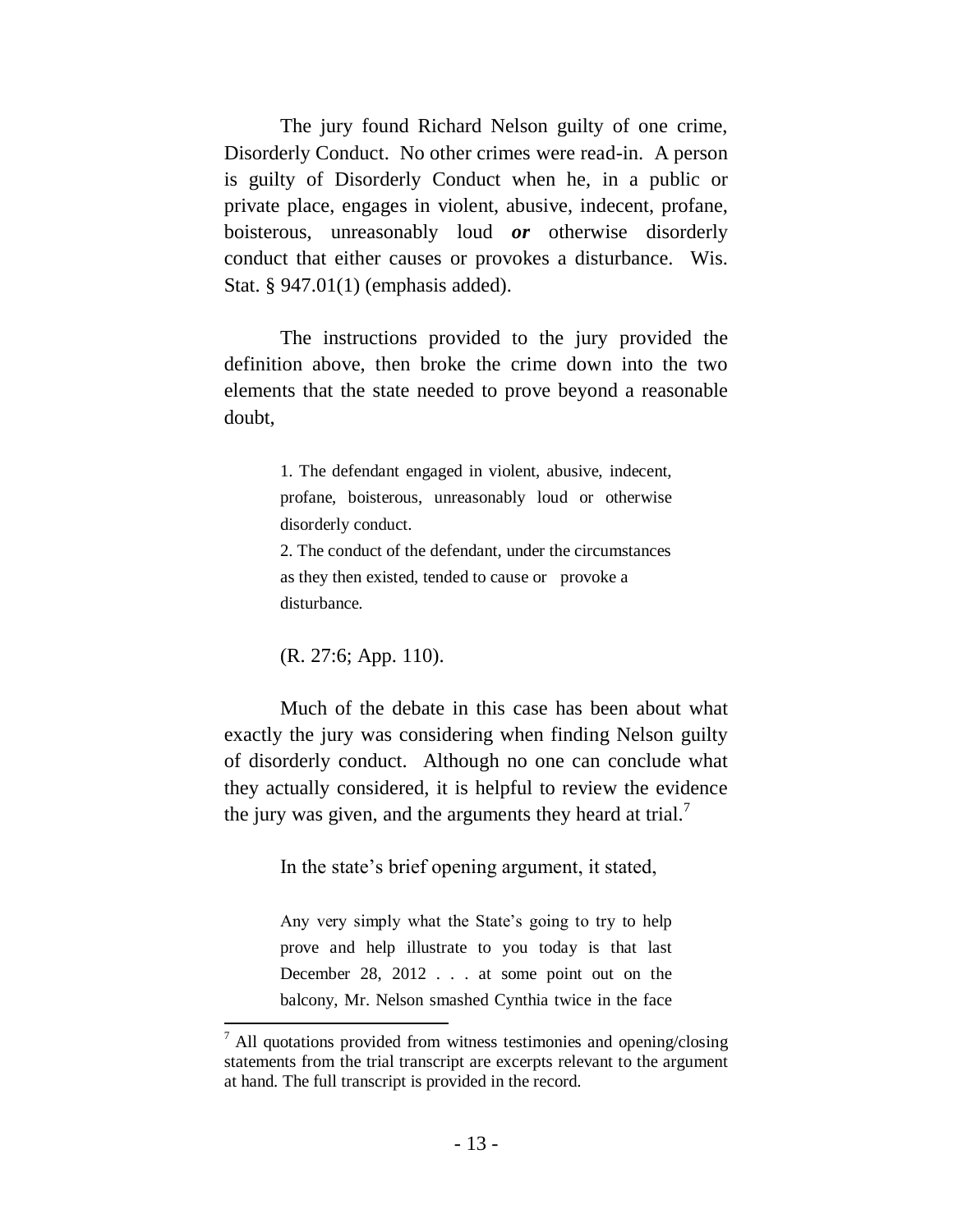with his fist. She was taken - - she was forced to go to the hospital. Ladies and gentlemen, that's the case.

(R. 56:28).

When Cynthia B. testified about being woken by Nelson when she had fallen asleep on the couch, the state focused on the disorderly conduct charge, asking, "So, now when you say 'scream,' I think it's important because one of the charges deals with disorderly conduct – when you say 'scream,' respectfully, can you tell us the volume that he created at you."  $(R. 56:40)$ .

When Cynthia B. testified about being punched and pushed by Nelson, the state focused on the "intent to cause bodily harm" element of a battery,

A.8 And then he punched me in the face.

Q. Now, I've got to stop you there because I'm - maybe it was a slap?

A. No. It was a punch. It was a closed-fisted punch.

. . .

Q. How do you know it wasn't accidental?

A. The force of it.

. . .

Q. Let's get you back inside from that balcony, okay.

A. Um-hum.

Q. Now, he pushes you down, you testified?

A. Um-hum.

Q. Maybe that was accidental?

A. No, it was not accidental.

Q. In all fairness, you had your back to him?

A. Right.

Q. So, maybe he slipped and he pushed you.

A. No.

 $\overline{a}$ 

<sup>&</sup>lt;sup>8</sup> When testimony is quoted directly from the trial transcript; all witness statements are preceded by "A."; the questioning attorney's statements all preceded by "Q."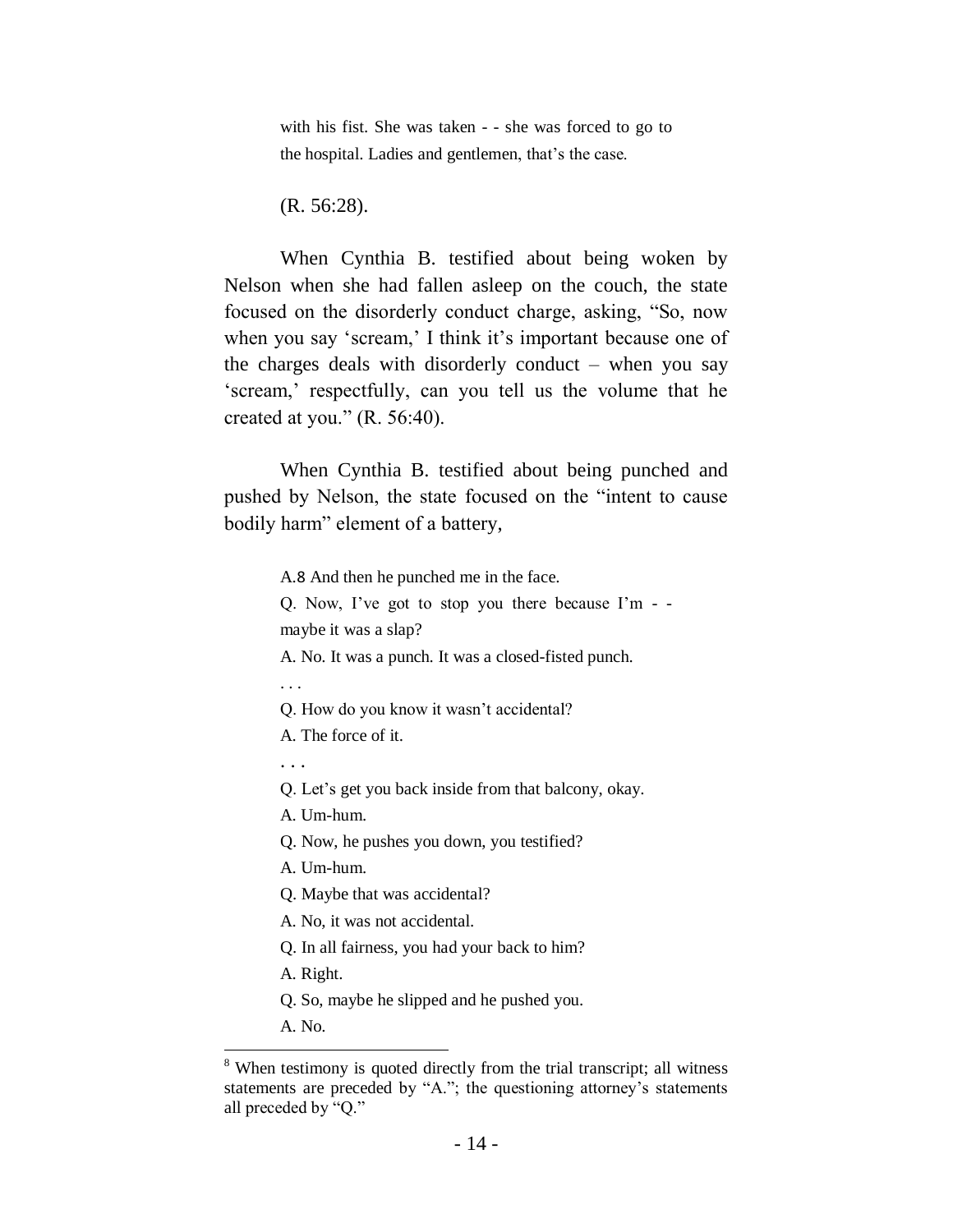(R. 27:3; 56:42, 46; App. 108).

The state then walked Cynthia B. through the events after the punching and pushing. Cynthia B. testified how Nelson took her into the bedroom, left and came back with the knife and attempted to talk to her about their relationship. (R. 56:47-48). Cynthia B. testified how she asked Nelson if she could get up, how she went into the closet to change her clothes because she had wet herself when he had come into the room with the knife. (R. 56:48). She testified how Nelson apologized and hugged her after she came out of the closet; and after he let go, she had to run into the bathroom to throw up. (R. 56:48-49). The state inquired into why she would throw up,

> Q. Two final questions for you. You went into the bathroom and you threw up. Do you know why you threw up?

> A. I wasn't exactly told, but I'm assuming from the head injury.

Q. What head injury?

A. From the hospital report I was told that I have a concussion. I had a concussion.

Q. Okay. My final question for you - - I 'm sorry. You had a concussion?

A. (Nods head.)

Q. Okay. What is that from?

A. From being hit.

(R. 56:49).

On cross-examination, Nelson asked Cynthia B., "When you gave a statement to Deputy Snover, you didn't tell him about going and throwing up in the bathroom did you?" to which she answered, "I'm not sure." (R. 56:61). On re-direct examination, the state asked Cynthia B.,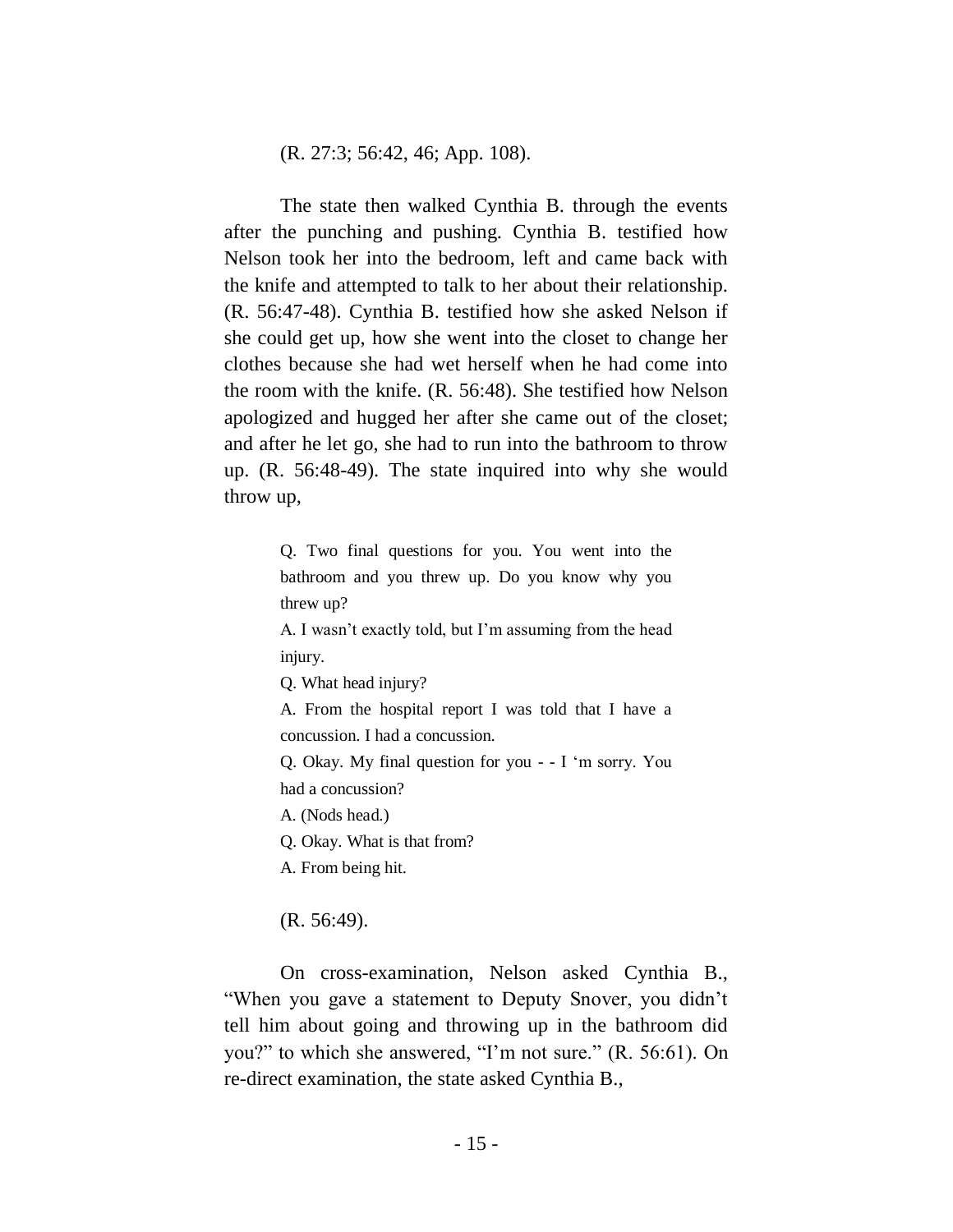Q. When you were leaving the building, were you hurt? A. I was hurt. Q. What was wrong? A. I had pain in the side of my head and my face right here and in the back of my neck. Q. At no time did you give him permission to hit you; is that correct? A. Correct.

(R. 56:63).

The state's evidence of Cynthia B.'s injuries, her testimony about a head injury which likely caused a concussion, are provided in support of the battery charges, and also in support of why she went to the hospital.

During Cynthia B.'s daughter Victoria Morgan's testimony, the state elicited more testimony about the injuries, asking Morgan, "did [the hospital] tell you what was wrong with your mom?" to which she answered, "She had some displacement of her jaw, and then she had a CAT scan which I followed her to the CAT scan area, and then afterwards they had said that she had some cranial damage in the back here like whiplash." (R. 56:69) (alteration in original). The state did not ask any follow-up questions. (*Id.*).

Lastly, during Deputy Snover's testimony, the state obtained the last of the evidence in support of the injuries,

> Q. The first time you saw [Cynthia B.], what do you see? A. Cindy<sup>9</sup> was laying on the hospital bed. Her eyes were watery as if she was crying. I saw a little bit of dried blood at the right side of her mouth, and the left cheekbone area was red and appeared to be puffier, a little swelling.

. . .

 $\overline{a}$  $9^9$  Cynthia B. also goes by "Cindy."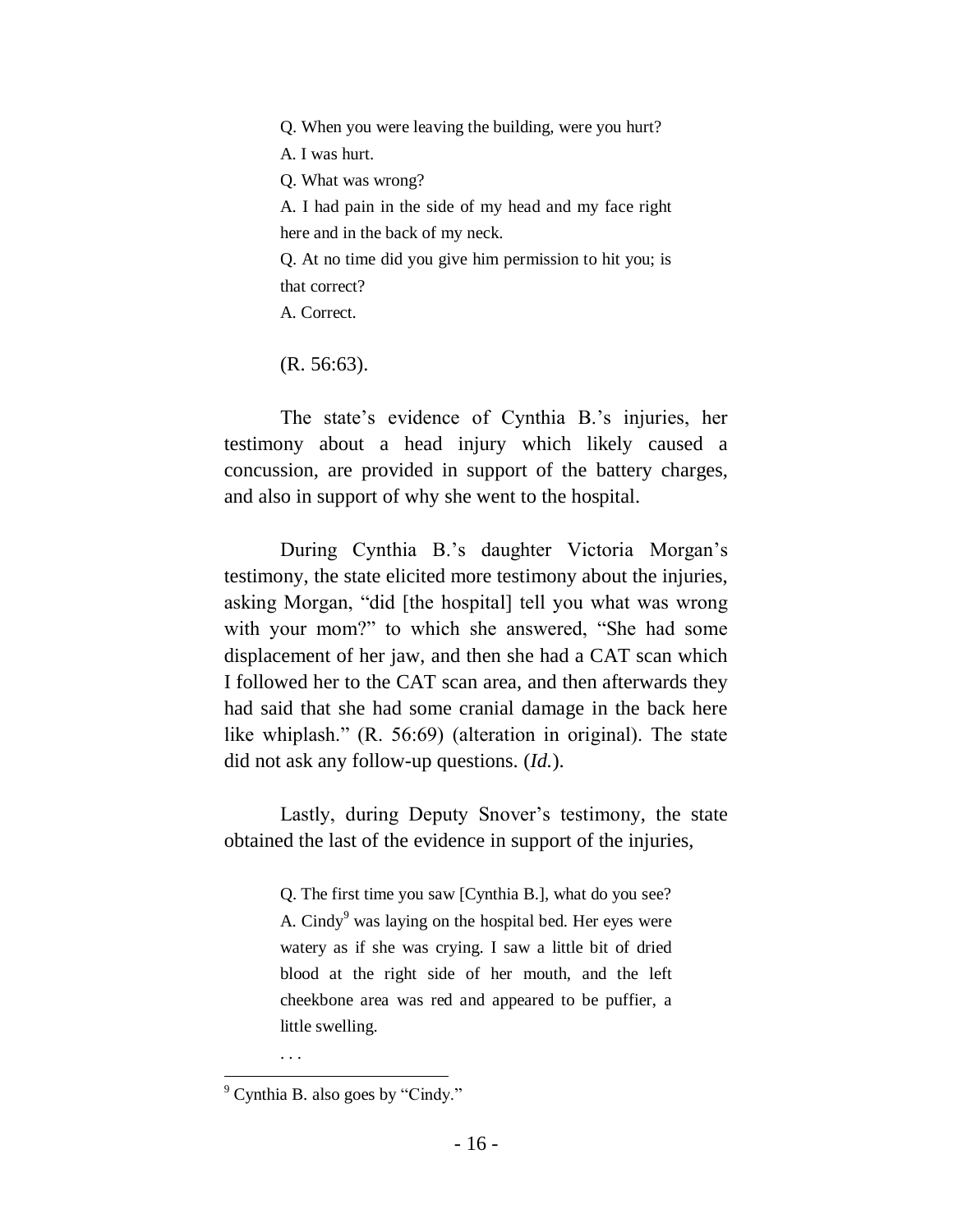Q. And armed with your experience as law enforcement officer for thirteen years, were her injuries consistent to what she told you?

A. They appeared to me to be consistent with someone getting hit in the face.

Q. Can you describe her demeanor that evening.

. . .

A. She wasn't overly excited, but she was upset about it. She seemed a little emotional about the incident.

(R. 56:74,76) (alteration in original).

On cross-examination, Nelson asked Deputy Snover,

Q. And you didn't take any pictures of any injuries?

A. No.

Q. You have access to cameras?

A. Yes.

Q. [Cindy B.] told you that Mr. Nelson punched her in the face with a closed fist two times?

A. Yes, that's what she told me.

Q. She didn't have a bloody nose?

A. No.

Q. She didn't have a broken nose?

A. I don't know if she did or not. I'm not a doctor.

Q. You're not a doctor so you don't know what injury she had other than inflammation that she told you; is that correct?

A. Well, she had the injuries that I saw, you know, the blood and the little bit of swelling. But, as far as the extent of injuries, no, I don't know that.

. . .

Q. She didn't tell you that earlier that night she was in the bathroom throwing up, did she?

A. No.

(R. 56:78-79, 80) (alteration in original).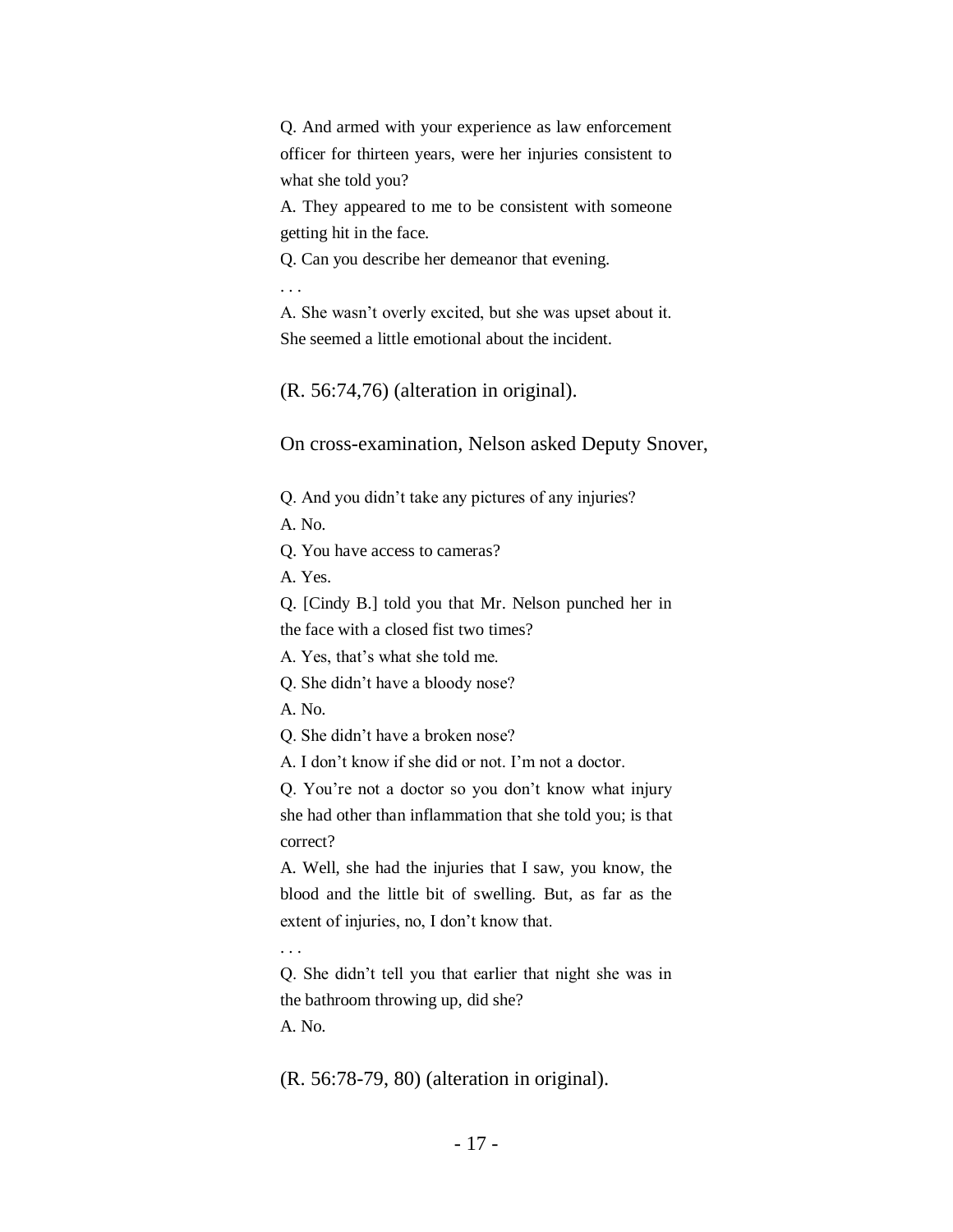During the state's closing argument, it placed the elements of battery and disorderly conduct up before the jury. (R. 56:127). The state first went over the testimony of its witnesses,

> Now, he punches on the balcony, he punches her again, and then they go inside. Now was she pushed down, what once, twice? Whatever. But the point here, the State's case is he hit her in the face twice on the balcony. I suspect he was very angry. But, ladies and gentlemen, that's what Cindy testified, but look who else testified. The daughter testifies and says she's walking to the car hunched over. She's got dried blood and she's got swelling.

> And then we have a policeman at the hospital that she's she is upset. He testified, you know – counsel said, well, how upset was it? Not upset as some of the victims that we had but she's kind of upset. Was she crying? Yes. Do you see the swelling? Yes. Is this consistent with what she told you? Yes. That's what happened.

> This is not some cable crime show where we have deep conspiracies and - - what happened was a man hit a woman in the face twice.

(R. 56:130).

Next the state went over the elements of the crimes charged,

> [L]et's go over and see what the State has to prove, each element beyond a reasonable doubt, these are the essential elements that His Honor read to you. And we have found over the years it's probably better if you can see it than to hear it, okay.

> The first is the defendant caused bodily harm to Cindy. Now, cause means the defendant's act [sic] was a substantial factor. In other words, the fact that Cindy's testimony was he made a fist and hit me in the face,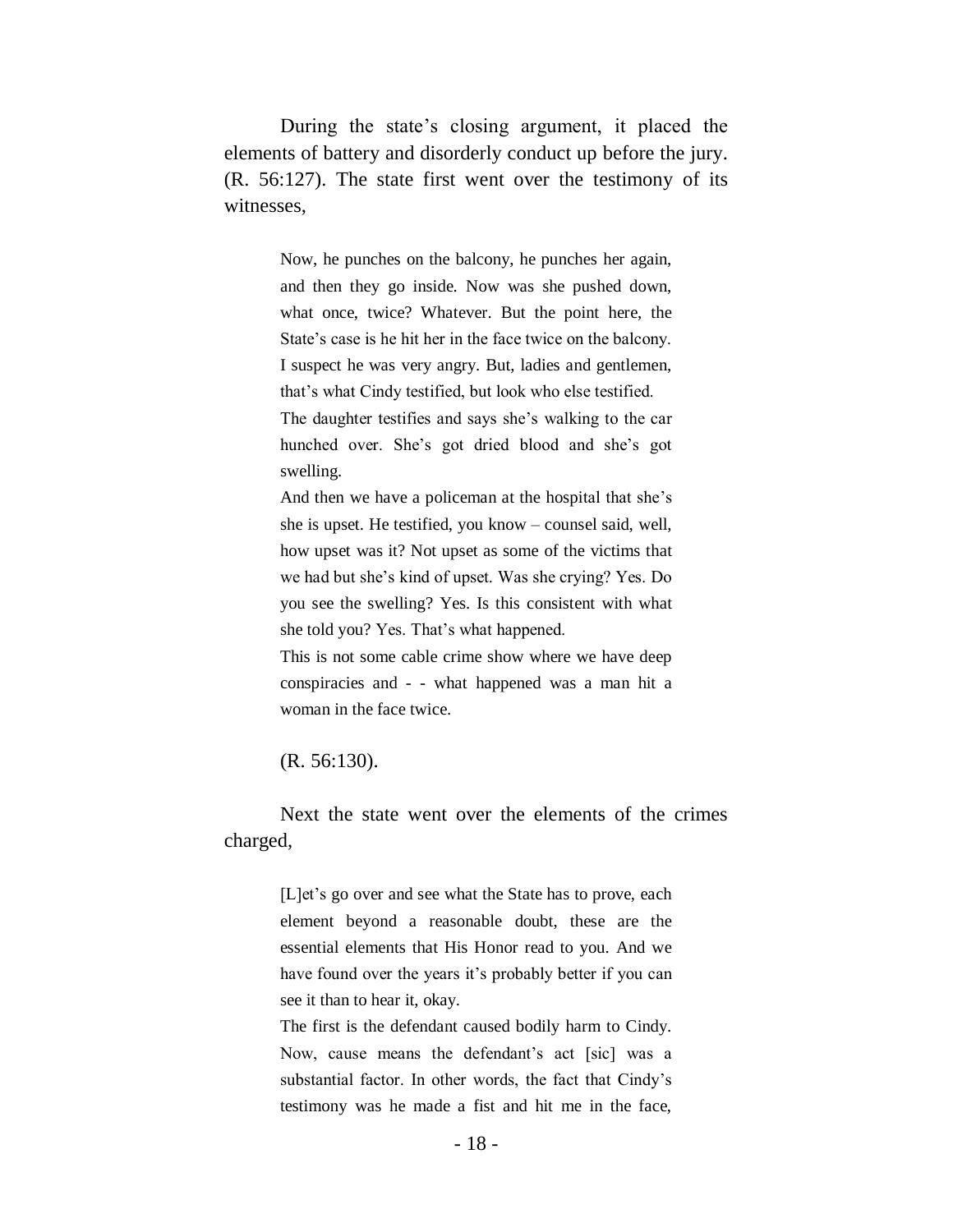okay. And the bodily harm means physical pain or injury. You heard the testimony. So, for the first element of battery, if you believe Cynthia, and if you believe - and you believe the officer, if you believe after you have analyzed each witness that the defendant caused bodily harm to Cindy.

Number two, the defendant intended to cause the bodily harm to Cindy. Now, you can use your common judgment, your common sense. Those jury instructions that say you don't have to leave your common sense at the jury door. When someone makes a fist consistent with Cindy's testimony and rears back and throws it, is that intentional? . . . If you believe that making that fist is intentional, and if you believe Cynthia, then the State has fulfilled its criteria beyond a reasonable doubt.

There is a third and fourth factor that aren't here, and it deals with intent. The fact is the defendant has to intend to strike Cindy, that he did not get consent from Cindy, and he knew he didn't have consent. That's why I asked Cindy those questions. Maybe he misunderstood you. Maybe you wanted him to hit you. You heard her reaction. No.

[T]he State maintains today that the evidence has proven that Mr. Nelson struck Cindy twice. That's why we have two counts of battery.

The other aspect is disorderly conduct. And disorderly conduct is the defendant engaged in violent, abusive, indecent, profane, and the conduct under the circumstances tended to cause a disturbance.

For an example - - people will ask me about this - we're at a football game at Lambeau, and I have a thing about a certain wide receiver from the Minnesota Vikings. I think he's a traitor, and we wears number 15. So, when I'm on the football field and I see Greg out there, Mr. Jennings, I may make a comment about his wife or his daughter, something ugly and terrible or about how fat his head is to fit in his helmet, whatever

<sup>. . .</sup>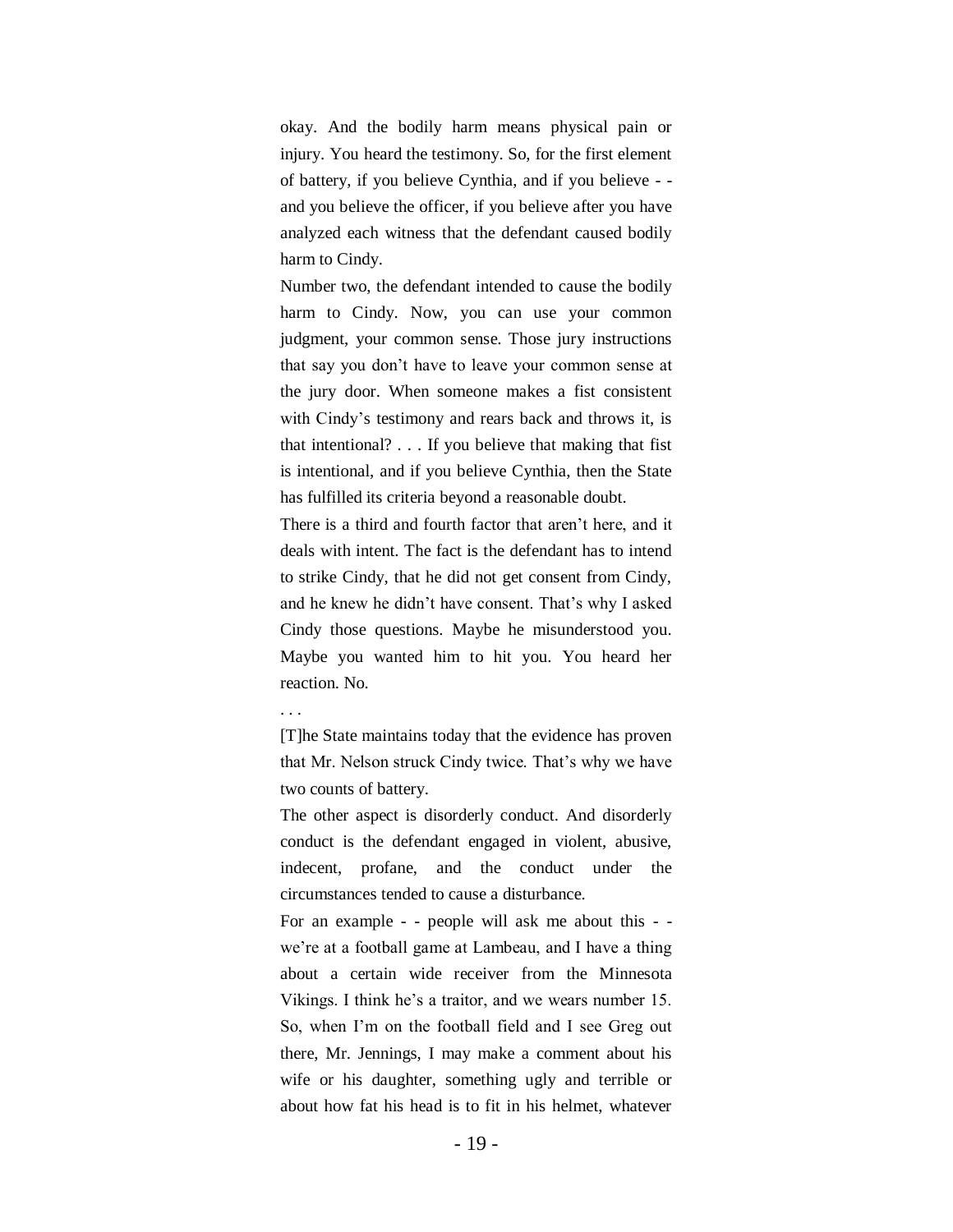I'd say. That's not disorderly conduct because we're all at a football game, and our comments at a football game don't tend to create a disturbance.

The same thing can be said at a prison or some of these middle school cafeterias I walk through. They are very noisy and there is nothing that goes on in there that would cause a disturbance.

But in a balcony of an apartment, or, ladies and gentlemen of the jury, perhaps if you find the disorderly conduct can be the abusive behavior with the punch and perhaps when they go inside and he pushes her down two times, those are all examples of disorderly conduct. And you may take a choice. I would think it would be something that happened out on the balcony.

#### (R. 56:131-34) (alteration in original).

In his closing statement, Nelson highlighted the following,

> [Cynthia B.] really didn't have an explanation for how she could have been leaning over the balcony, hand on the railing, and then be struck a second time with a closed fist in the face. She didn't explain that.

. . .

And [the state] agrees that Mr. Nelson is a big guy. [Cynthia B.] agrees, oh, yeah, he's strong. So, she's saying she got punched in the face twice, and the only evidence that's been presented, the only testimony that's been presented is a couple drops of blood, excuse me, on the right side of her face by her mouth. And I believe Deputy Snover testified that her left cheek was a little puffier.

There is no black eyes, there is no bloody nose, there is no bruises, frankly, not even enough to apparently compel Deputy Snover to take photos. . . . There is no documentation. . . . We don't have medical records.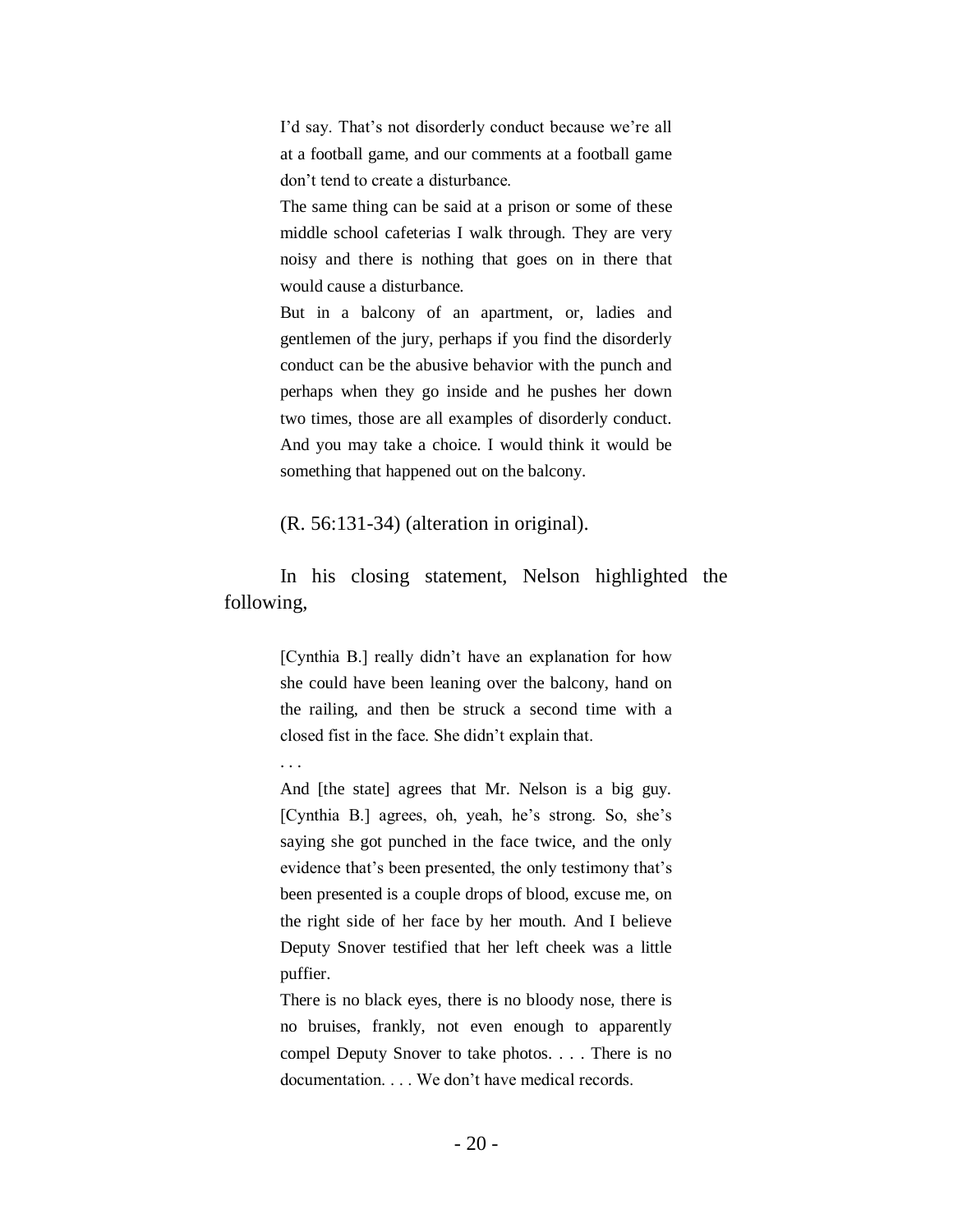We do have a photo of the injuries that [Nelson] received . . . once you review all the testimony, you look at all the evidence, you can agree that Mr. Nelson's version of what happened on the balcony is the accurate description.

. . .

I talked a little bit about Deputy Snover. He, as [the state] pointed out, indicated that he believed the injuries that [Cynthia B.] described to him in his experience were consistent. Of course when I asked him questions, he's like "Oh, I'm not a doctor, I don't know." Well, you can't have it both ways.

### (R. 56:139-142) (alterations in original).

The state spoke last to the jury, responding to Nelson, "I maintain the truth is this couple had a fight, Mr. Nelson got angry, slugged his ex-girlfriend twice. And because of those two batteries out on the balcony that's why she was taken by her daughter to the hospital."

Although the state and the circuit state the restitution is due to Nelson's disorderly conduct, record shows the crimes considered for restitution by the state and the circuit court were the two battery charges Nelson was acquitted of. If the jury relied on Nelson's testimony over Cynthia B.'s about what transpired on the balcony, that she slipped and fell while lunging towards him, this is an independent act not of Nelson's doing and he should not have to pay for it. If the jury believed Nelson did cause Cynthia B.'s injuries by striking her, the only possible reason it found Nelson not guilty is if it believed he punched her in the face two times but did not intend to harm her. This interpretation of the facts is illogical because there is no testimony or evidence to support a finding that if he did punch her in the face two times, he did not intend to harm her. The only logical interpretation of the jury's verdict is that the jury finding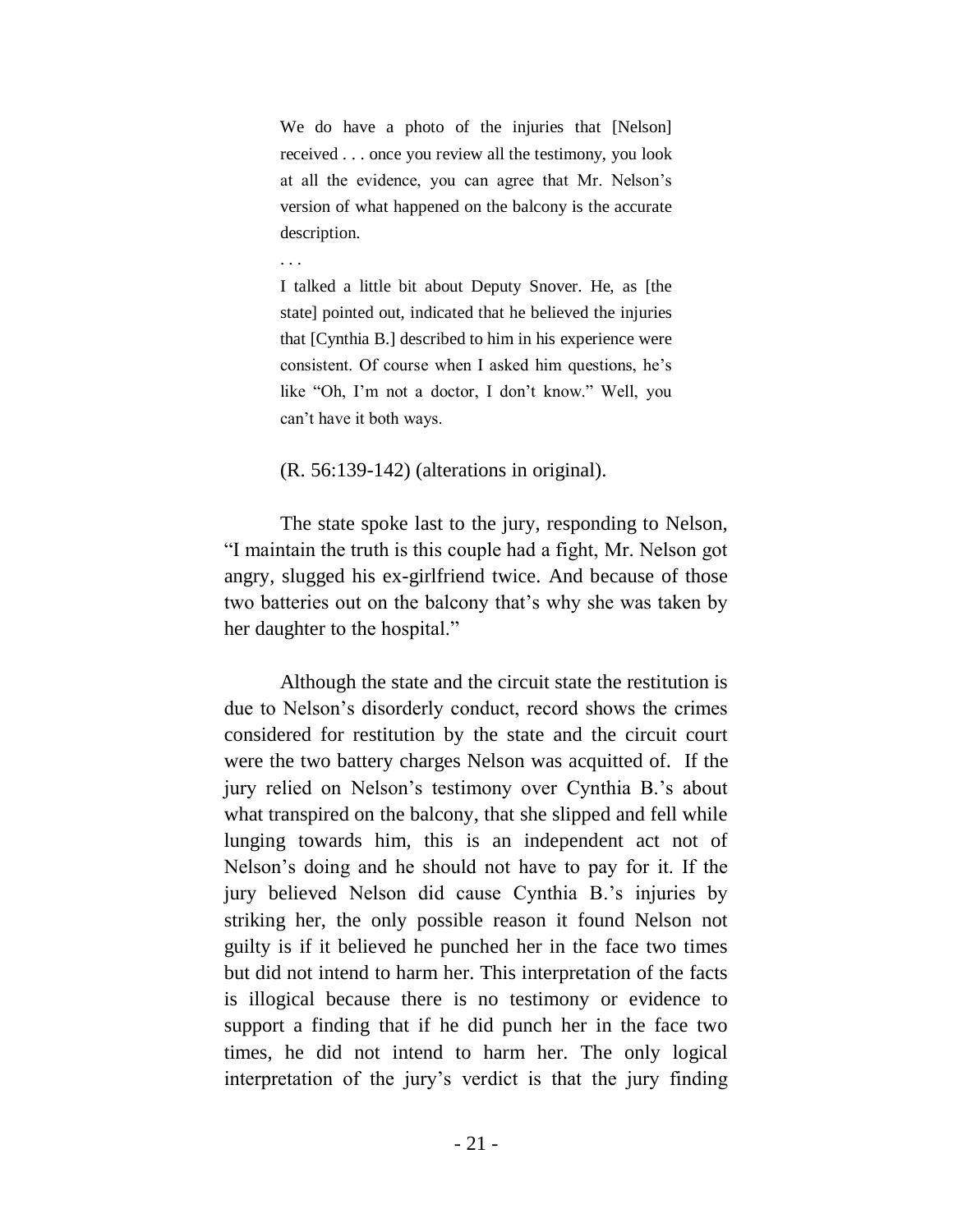Nelson was guilty of a crime but that crime was not punching Cynthia B.

Regardless, the jury found Nelson not guilty of the battery charges, ordering him to pay restitution for Cynthia B.'s hospital bills required her showing his criminal disorderly actions were a substantial factor in causing her to incur the hospital expenses. Such a showing was not made in this case. The only crime considered at sentencing was disorderly conduct. Although punching Cynthia B. in the face certainly would be disorderly conduct, punching her in the face was the crime Nelson was acquitted of. Proper interpretation of the facts leading to ordering payment for the hospital visit requires a finding Nelson caused injuries by committing an act other than punching her. Yet there was no testimony or other evidence that indicated even slightly that the alleged injuries and ensuing hospital visit were caused by something other than the alleged punches.

Additionally, the record does not reflect that the circuit court's statements at sentencing and at the postconviction motion hearing do not reflect an application of the applied the correct legal standard. The circuit court's finding that it could not entirely rule out the possibility that the jury believed Nelson punched and injured Bourassa, but found him not guilty of battery because Nelson did not *intend* the punches to harm her, is different than finding by the preponderance of the evidence that Nelson did cause Bourassa's injuries by punching her. (R. 56:162-63; App. 119-120). Essentially the circuit court said that because there was a crime, and because there were medical expenses, the crime caused the medical expenses. Such a statement does not address the "substantial factor" link.

Even assuming Nelson caused the injuries, the victim did not show by a preponderance of the evidence that the reason Bourassa underwent a CAT scan was because of the injuries to her face. See Wis. Stat. § 973.20(14)(a). The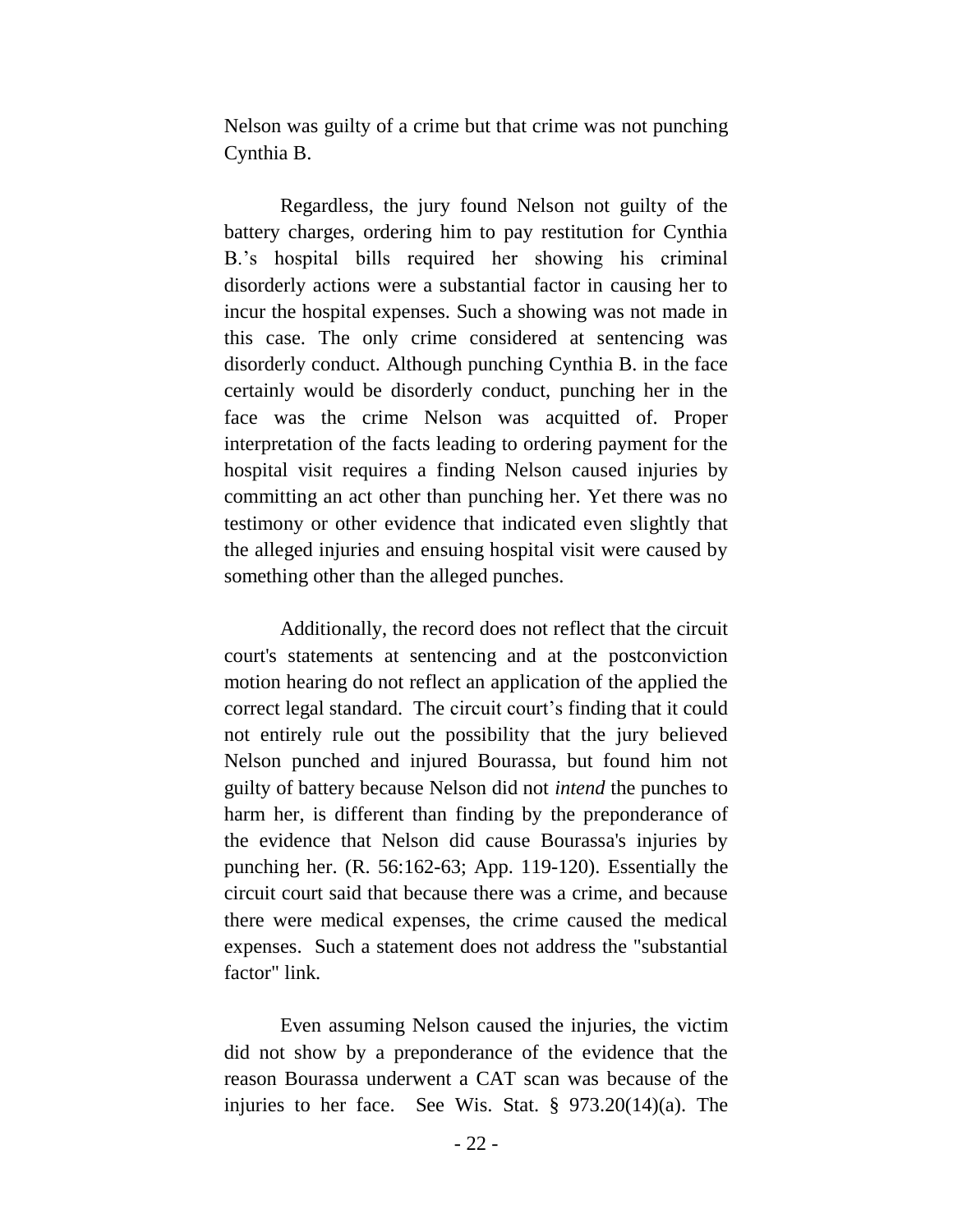extent of the state's argument at sentencing regarding restitution for Bourassa's medical expenses was simply stating that she was seeking the entire amount listed on her hospital bills. R. 56:162; App. 119). The two medical bills the State submitted to the Court state that Bourassa was charged \$1,061.00 for Cat Scans and \$2,527.00 for the emergency room visit, without any further detail or explanation. (*See* R. 12; App. 125-29).

What in essence happened is the circuit court ordered a judgment notwithstanding the verdict through the sentencing hearing. All statements made by the court indicted the court believed Nelson committed the battery, and he was admonished and sentenced accordingly. The state also referenced this belief at the postconviction motion hearing when stating that the court knows the juries often compromise their verdicts. (R. 57:5; App. 143). The state failed to meet its burden on the battery charge at trial, yet now Nelson has to be held responsible for hospital bills that do not clearly show they treated the egregious battery he was accused of, and are even more further removed from the disorderly conduct conviction. The primary purpose of restitution is not to punish the defendant, but to compensate the victim. *Madlock*, 230 Wis. 2d 324 at 332.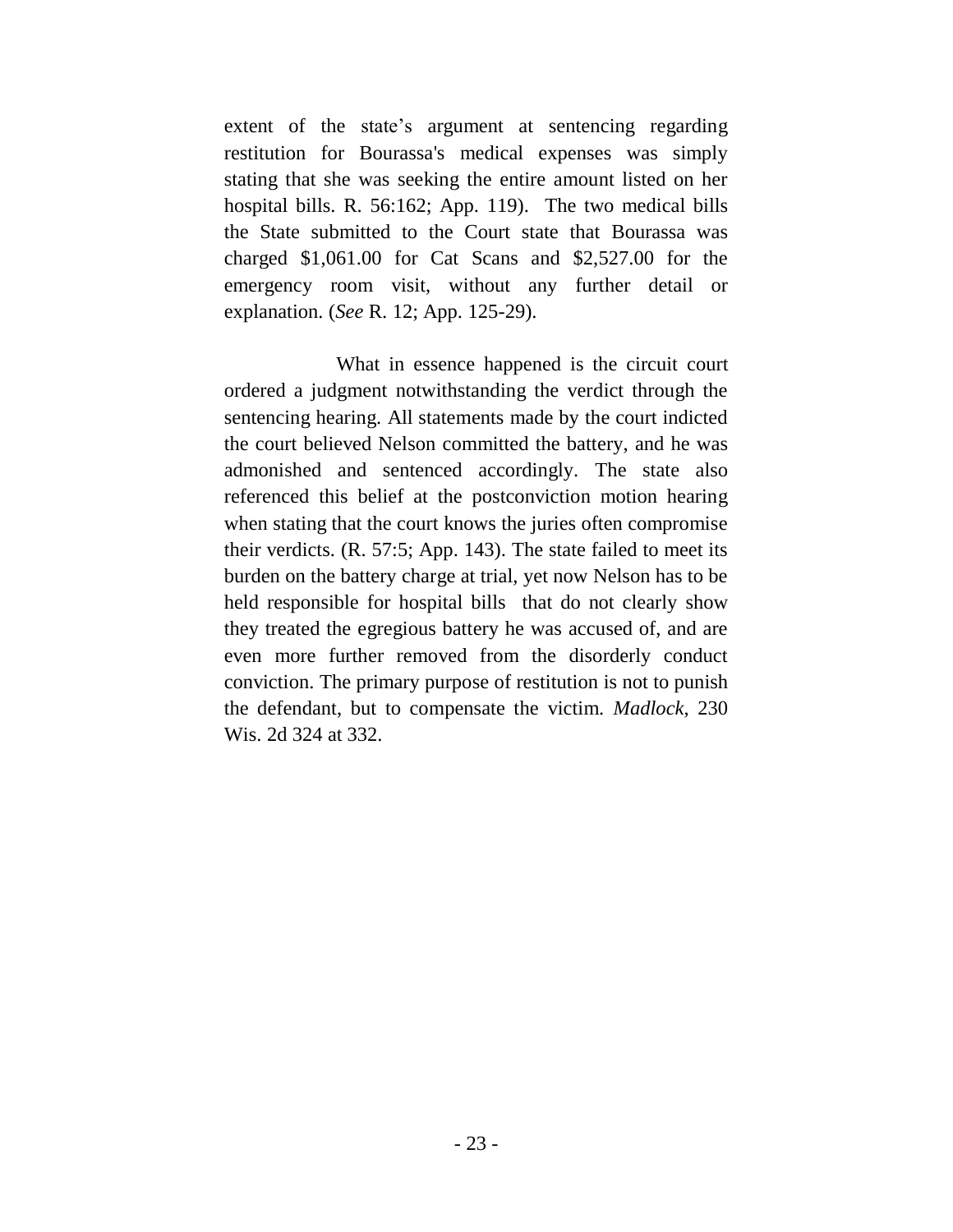### **CONCLUSION**

For the reasons provided here, Richard Nelson respectfully requests this court vacate the part of the appealed judgment and order requiring Nelson to pay \$3,588.38 for the hospital bills.

Dated this 20th day of November, 2014.

Respectfully submitted,

Richard Nelson, Defendant-Appellant

FARHEEN ANSARI Wisconsin Bar No. 1063641 AF Law Post Office Box 8822 Madison, WI 53708 (608) 205-8016

\_\_\_\_\_\_\_\_\_\_\_\_\_\_\_\_\_\_\_\_\_\_\_\_\_\_\_

AF@AFLawyer.com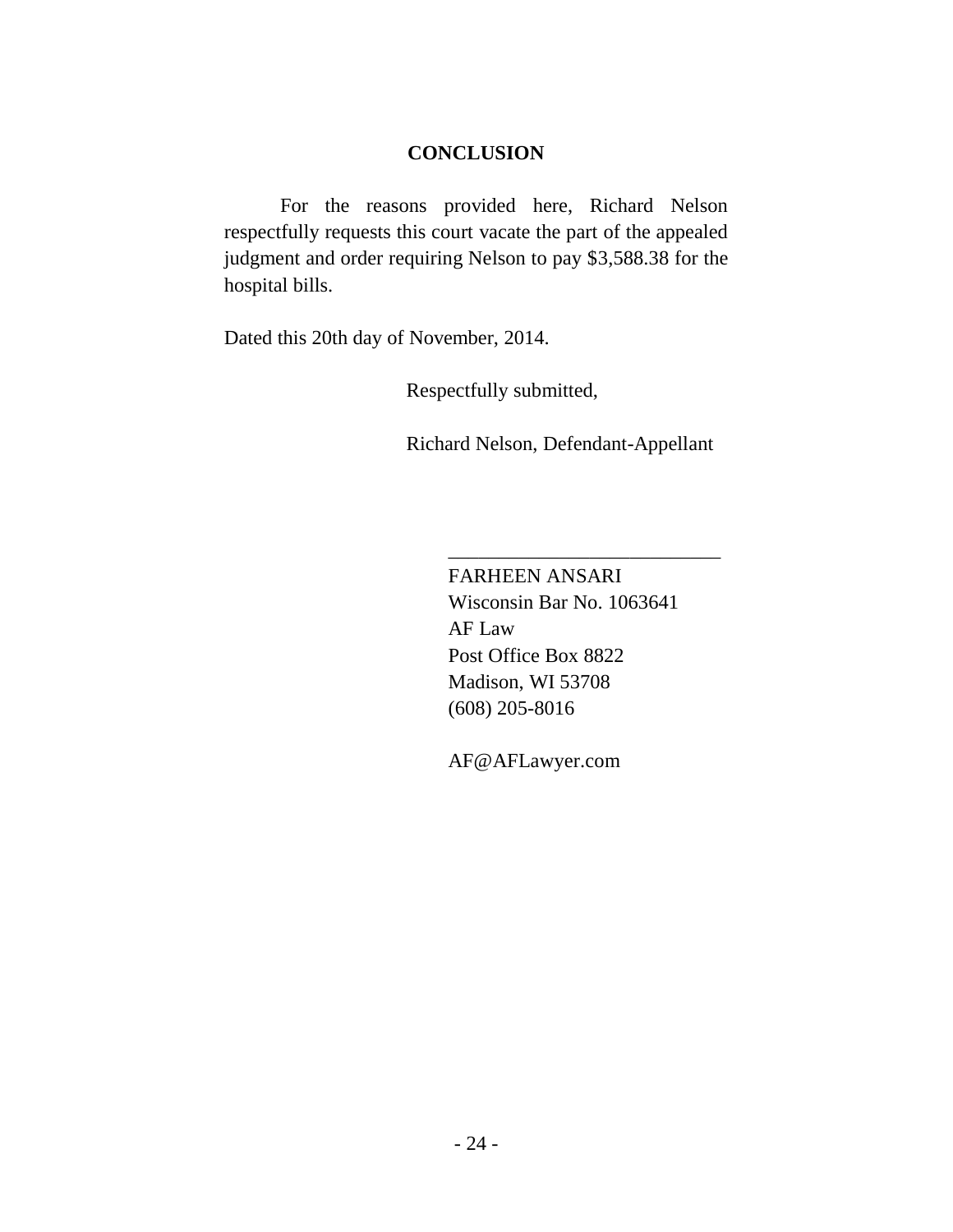# **CERTIFICATION AS TO FORM/LENGTH**

I certify that this brief meets the form and length requirements of Rule 809.19(8)(b) and (c) in that it is: proportional serif font, minimum printing resolution of 200 dots per inch, 13 point body text, 11 point for quotes and footnotes, leading of minimum 2 points and maximum of 60 characters per line of body text. The length of the brief is 6,802 words.

Dated this 20th day of November, 2014.

Signed:

FARHEEN ANSARI Wisconsin Bar No. 1063641 AF Law Post Office Box 8822 Madison, WI 53708 (608) 205-8016 AF@AFLawyer.com

\_\_\_\_\_\_\_\_\_\_\_\_\_\_\_\_\_\_\_\_\_

Attorney for Defendant-Appellant